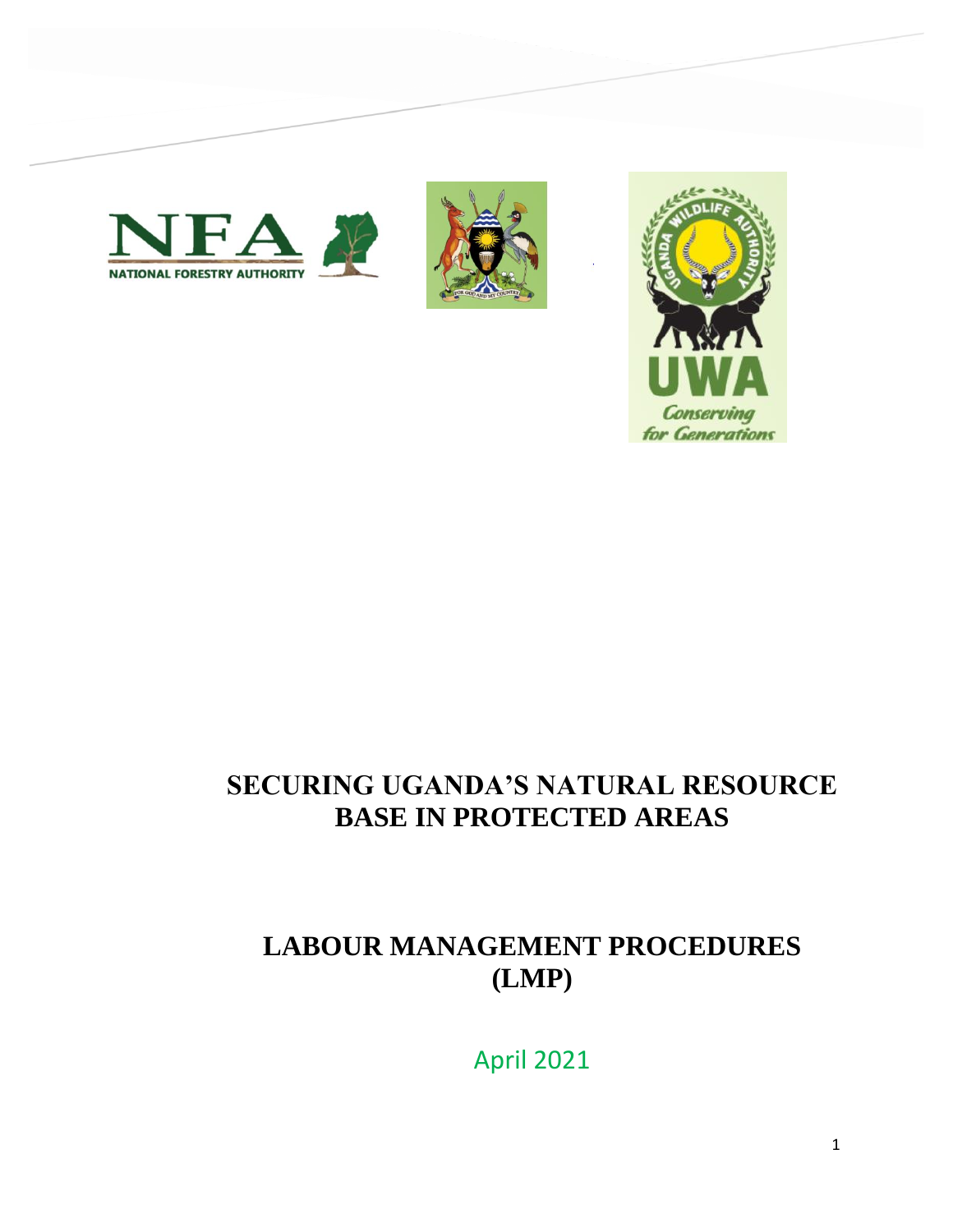## **ABBREVIATIONS**

| <b>CFM</b>      |                                                         |  |
|-----------------|---------------------------------------------------------|--|
|                 | <b>Collaborative Forest Management</b>                  |  |
| <b>CFRs</b>     | <b>Central Forest Reserves</b>                          |  |
| COVID-19        | Coronavirus Disease 2019                                |  |
| <b>EHS</b>      | Environment, Health and Safety                          |  |
| <b>ESF</b>      | <b>Environmental and Social Framework</b>               |  |
| <b>ESMF</b>     | <b>Environment and Social Management Frameworks</b>     |  |
| <b>ESMPs</b>    | <b>Environment and Social Management Plans</b>          |  |
| <b>ESS</b>      | <b>Environmental and Social Standard</b>                |  |
| <b>GBV</b>      | <b>Gender Based Violence</b>                            |  |
| <b>GRM</b>      | Grievance Redress Mechanism                             |  |
| <b>GRS</b>      | Grievance Redress Service                               |  |
| <b>HIV/AIDS</b> | Human Immune Virus/ Acquired Immune Deficiency Syndrome |  |
| <b>HSE</b>      | Health, safety and Environment                          |  |
| <b>LMP</b>      | <b>Labour Management Procedures</b>                     |  |
| <b>NFA</b>      | <b>National Forestry Authority</b>                      |  |
| <b>OHS</b>      | Occupational Health and Safety                          |  |
| <b>OSH</b>      | Occupational Safety and Health                          |  |
| PAs             | <b>Protected Areas</b>                                  |  |
| <b>SEA</b>      | Sexual Explointaion and Abuse                           |  |
| <b>UWA</b>      | Uganda Wildlife Authority                               |  |
| <b>VRC</b>      | Voter Registration Card                                 |  |
| <b>WB</b>       | World Bank                                              |  |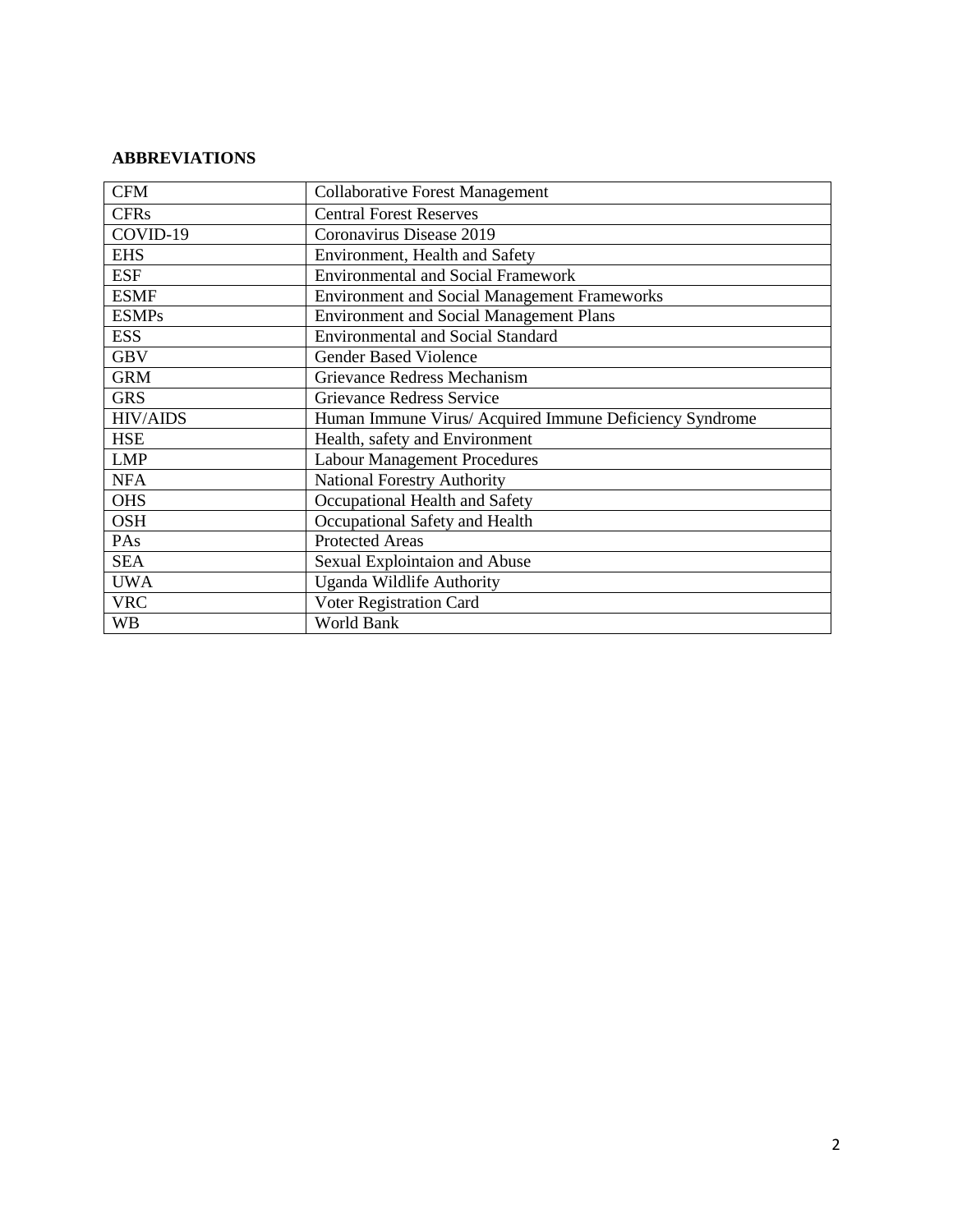## **Introduction**

Management of labor resources is a fundamental element of conducting a project. Therefore, the World Bank attaches great emphasis on managing labour and provides a framework through preparation of Labour Management Procedures (LMP). This is highlighted in the national legislation – through meeting the requirements under the Employment Act, 2006, other associated policies and Acts; and the World Bank's Environmental and Social Framework, specifically Environmental and Socials Standard 2: Labour and Working Conditions (ESS2) as well as Standard 4: Community Health and Safety (ESS4).

The LMP seeks to ensure that measures are in place to manage risks associated with employment under the project and help to determine the resources necessary for labour planning and management. These procedures will be applied to different categories of workers, including the project direct workers, contracted workers, and community workers. This LMP is applicable to all project workers, whether full time, part time or temporary.

In implementing the project, contracted and community workers will be required to work on the project sites with a few direct technical staff. Specific labour requirements of each specific activity will be assessed as part of the initial screening of environmental and social risks and impacts by the field implementation and project management teams prior to project implementation.

At this stage, it assessed that the scale of labor influx into project areas is expected to be low because the project aims at hiring local labour, except for skilled workers who cannot be found in project locations.

In view of the above, the Government of Uganda, through the National Forestry Authority (UWA) and National Forestry Authority (NFA) prepared these Labor Management Procedures (LMP), which define how project workers are going to be managed throughout the project cycle. The LMP also includes guidelines for a GRM for the community workers.

#### **1. Overview of labor use on the project**

*Number of workers:* As at the preparation of the numbers to be involved in the *operations* of this project at the different phases and with regard to the different project components are not yet known.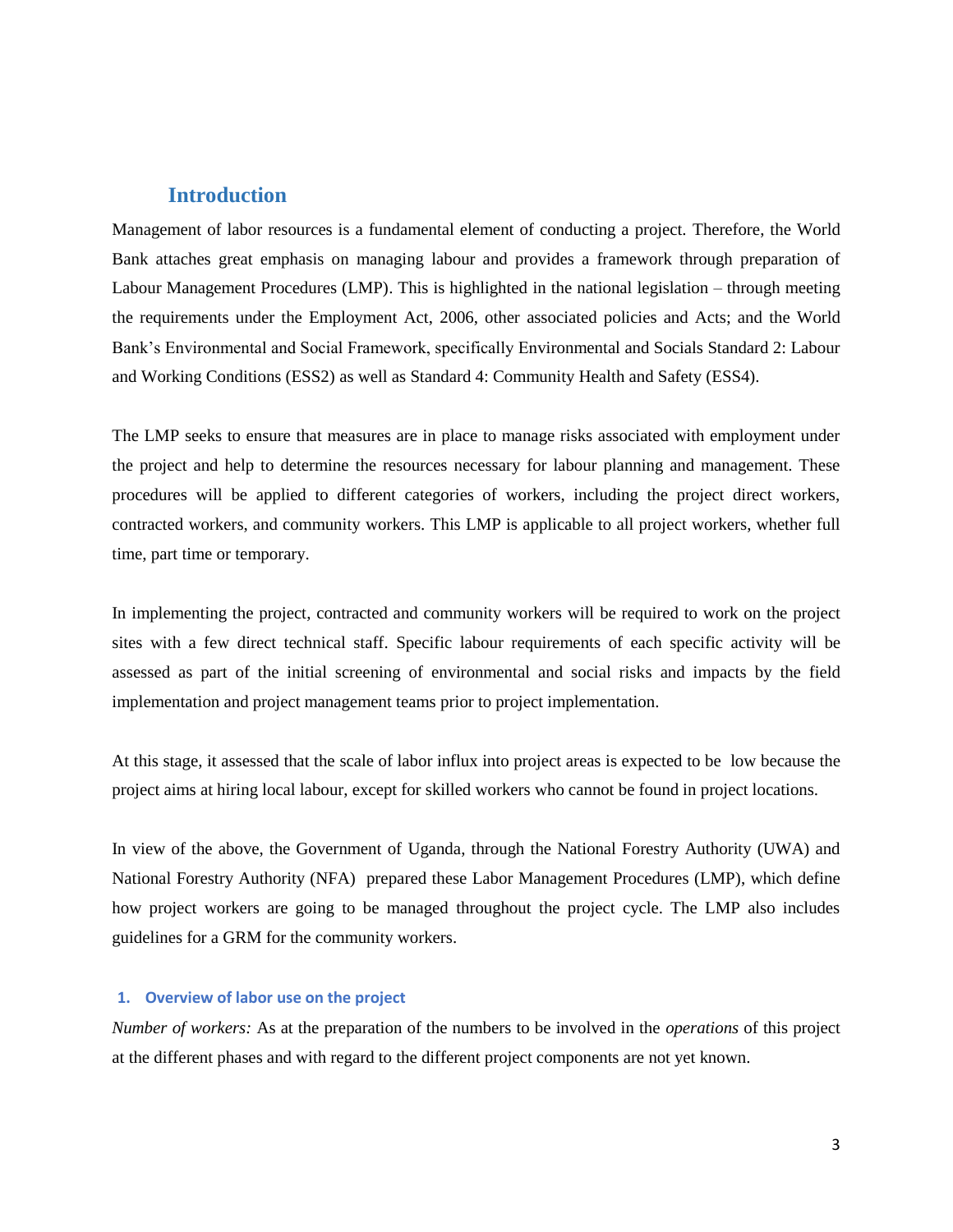The LMP applies to all Project workers whether full-time, part-time, temporary, seasonal or migrant workers, skilled and unskilled who will be employed. Under Securing Uganda's Natural Resource Base in Protected Areas Project, the LMP is applicable in the following manner:

- a) People employed or engaged by contractors or contracted to perform work related to core function
- of the project regardless of location;
- b) Community workers;
- c) Government Civil Servants

**Contracted workers**: There will be engagement of the workers engaged or employed via a third party. In such engagement or employment, two broad based categories of contract workers are expected to join in the project  $-$  (i) workers from local communities hired under non-consulting contracts for nursery, tree planting, and boundary activities in target protected areas; (ii) private or NGO/ CSO service providers who will provide the services aimed at enhancing livelihoods opportunities for communities; and (iii) those who will work under the consultancy contracts for preparation of designs for priority infrastructure.

**Community Workers** will be engaged in wildlife prevention activities supported by the project.

The project is not expected to engage migrant workers. Planned construction activities are very simple by design and would most likely not require specialized expertise.

**Government Civil Servants**: government civil servants (NFA and UWA staff) working in connection with the project, whether full time or part time, will remain subject to the terms and conditions of their existing public sector employment agreement.

#### **2. ASSESSMENT OF KEY POTENTIAL LABOR RISKS**

*Project Activities:* The project is composed of two activities which will be implemented in selected locations with highest existing pressures, with the focus on the Murchison Falls NP, Queen Elizabeth NP, and Toro-Semliki Wildlife Reserve areas for UWA and the Budongo Forest Range Central Forest Reserves (CFR) for NFA. The components include: Component 1. Improved management of protected areas, supporting improvement of infrastructure and equipment for the management of forest protected areas: with specific activities involving enhanced monitoring of target protected areas; human-wildlife conflict prevention; fire prevention and fire management activities, restoration of forest cover; community awareness on need and importance forest conservation and civil works design for priority infrastructure investments which will be financed under the IFPA-CD Project. The project will support increased local community management of forest and wildlife areas under Collaborative Forest Management (CFM) and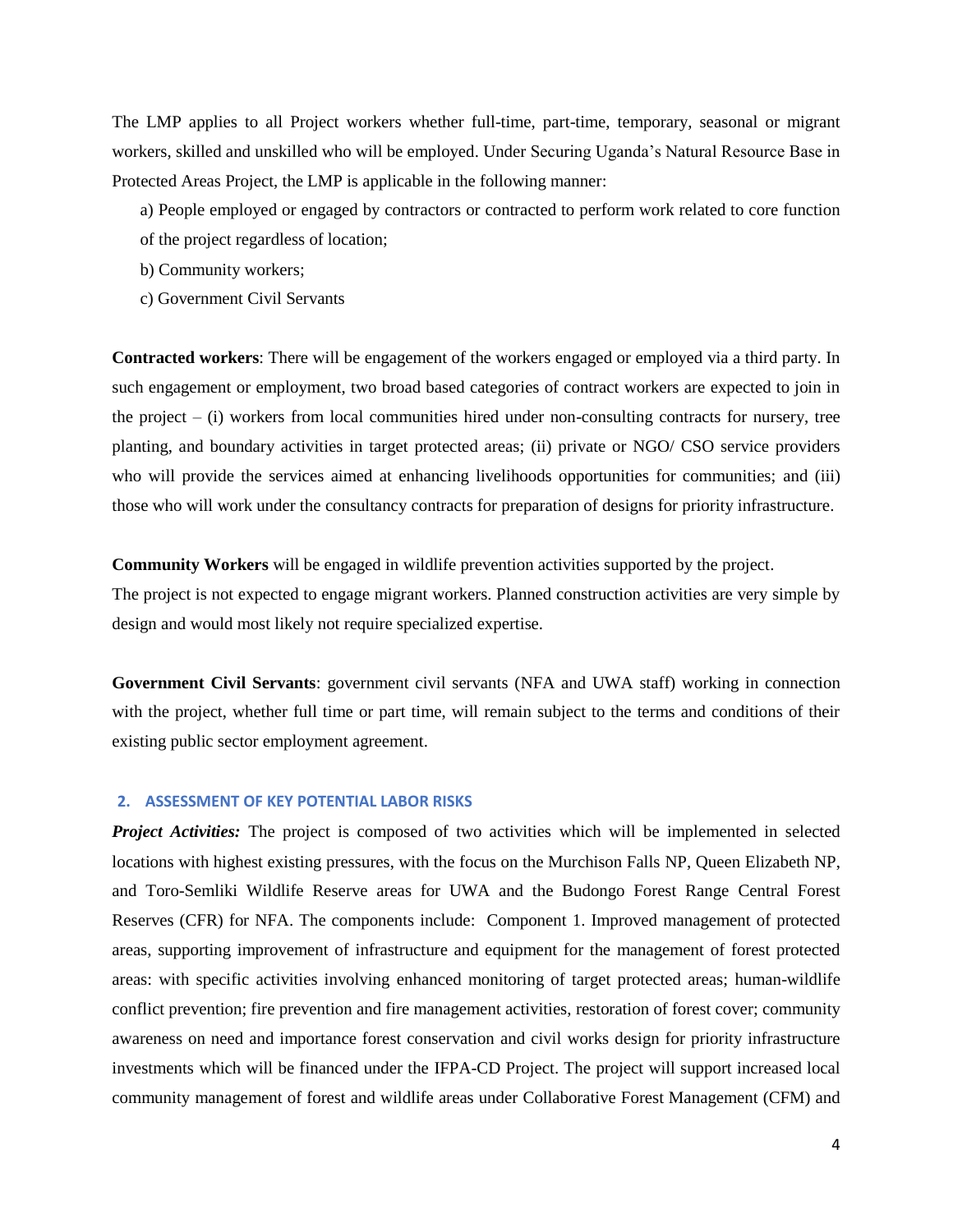Collaborative Resource Management (CRM) arrangements under NFA and UWA respectively. Component 2 supports Project monitoring including monitoring, environmental and social risk management, financial management and procurement, including cost of field supervision by UWA and NFA headquarters staff.

*Key Labour Risks:* The assessment at preparation identified the following project associated key labour risks and impacts, although expected to be localized and manageable:

- Potential incidence of exclusion of certain community members during training respectively under components 1.1 and 1.2
- Likely incidences of occupational health and safety risks during activities related with use of community workers
- Potential risk of safety and security in the workers and vehicles transporting materials as well as in instances of heavy equipment that may be used in project sites where these are required.
- Very low potential risks associated with influx of labor (GBV, VAC, etc.) as a result of having all the planned works carried out using community labor and in very close proximity to selected National Parks, and therefore away from communities. In addition, the work is for very small works and doesn't require much specialized labor.
- Likely incidences of labour discrimation (e.g., gender based)
- General understanding and implementaion of occupational Health and safety risks and requirements,
- Potential incidence of social conflict (including gender-based conflicts and violations);
- Potential attacks by wild animals
- Likely risks related with COVID-19 pandemic during community labor activities and implementation of the works

#### 3. **BRIEF OVERVIEW OF LABOUR LEGISLATION: TERMS AND CONDITIONS**

Various laws, policies, systems, standards and international codes of practice are applicable to the implementation of this project. The Uganda legislation requirements conform to guidance provided in WB Environmental and Social Framework (ESF) and Environmental and Social Standard 2 (ESS 2). Project workers will be provided with information that is clear and understandable regarding their terms and conditions of employment.

#### **The Constitution of Uganda**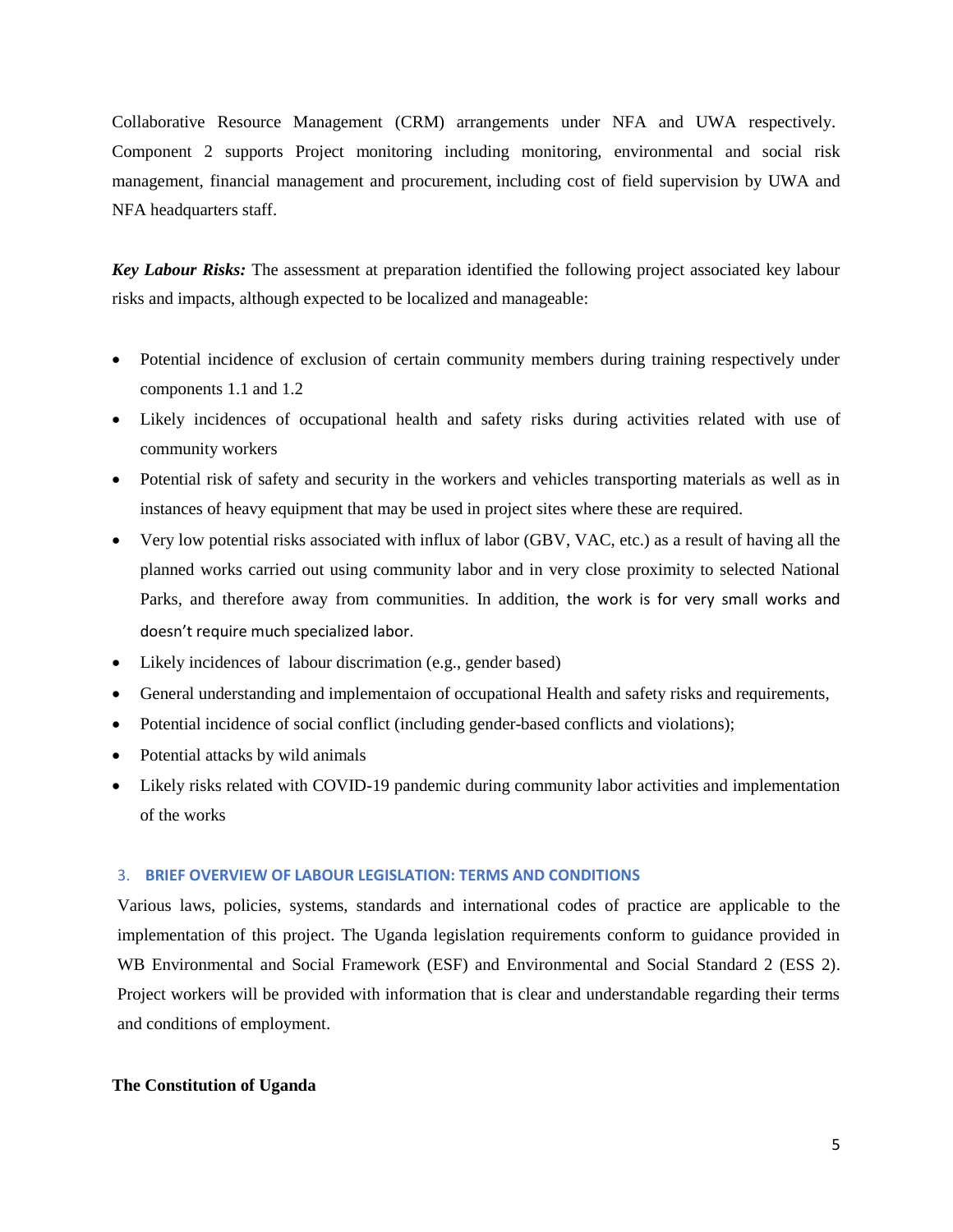Article 31(b) of **Constitution** (1995) guarantees (inter alia) gender equality and labour rights, and equal opportunity in political, economic, and social activities, including through affirmative action. The Constitution guarantees, in its Objective XIV(a), the right of all Ugandans to (inter alia) freedom of association, the right to collective bargaining, and paid vacation (Chapter Four).

#### *Policies and Regulations*

**National Employment Policy (2011)** provides a framework to promote productive and decent employment and enterprise development, compliance with labor standards by employers, investors and workers, social protection and social dialogue. Social dialogue, affirmative action, promotion of gender equality for all in employment, addressing HIV/AIDS in the workplace, and community participation are crucial guiding principles of the Employment Policy.

**National Child Labor Policy (2006)** provides a framework for addressing child labor and actions that need to be taken to deal with child labor. The policy guides and promotes sustainable action aimed at the progressive elimination of child labor, starting with the worst forms.

**National Gender Policy (2007)** mainstreams gender concerns in the national development process in order to improve the social, legal/civic, political, economic and cultural conditions of the people of Uganda, particularly women.

The NFA and UWA will take a deliberate effort to ensure gender considerations in all operations including, but not limited to, understanding roles, responsibilities, and employment. Labour policies that specifically address gender and vulnerability include the 2012 Employment (of Children) Regulations, 2012 Employment (Sexual Harassment) Regulations, National Gender Policy, National Action Plan on Elimination of the Worst Forms of Child Labor in Uganda (2012/13-2016/17), and National Policy on HIV/AIDS and the World of Work (2007).

**The National Policy on HIV/AIDS and the World of Work 2007** strives to ensure non-discrimination, confidentiality, HIV testing in workplaces among other aspects in the workplace. All workers are provided with information on HIV/AIDS and it also forms part of the main induction packages for new workers in the project. Routine awareness sessions are provided for staff in operation areas to deal with this aspect.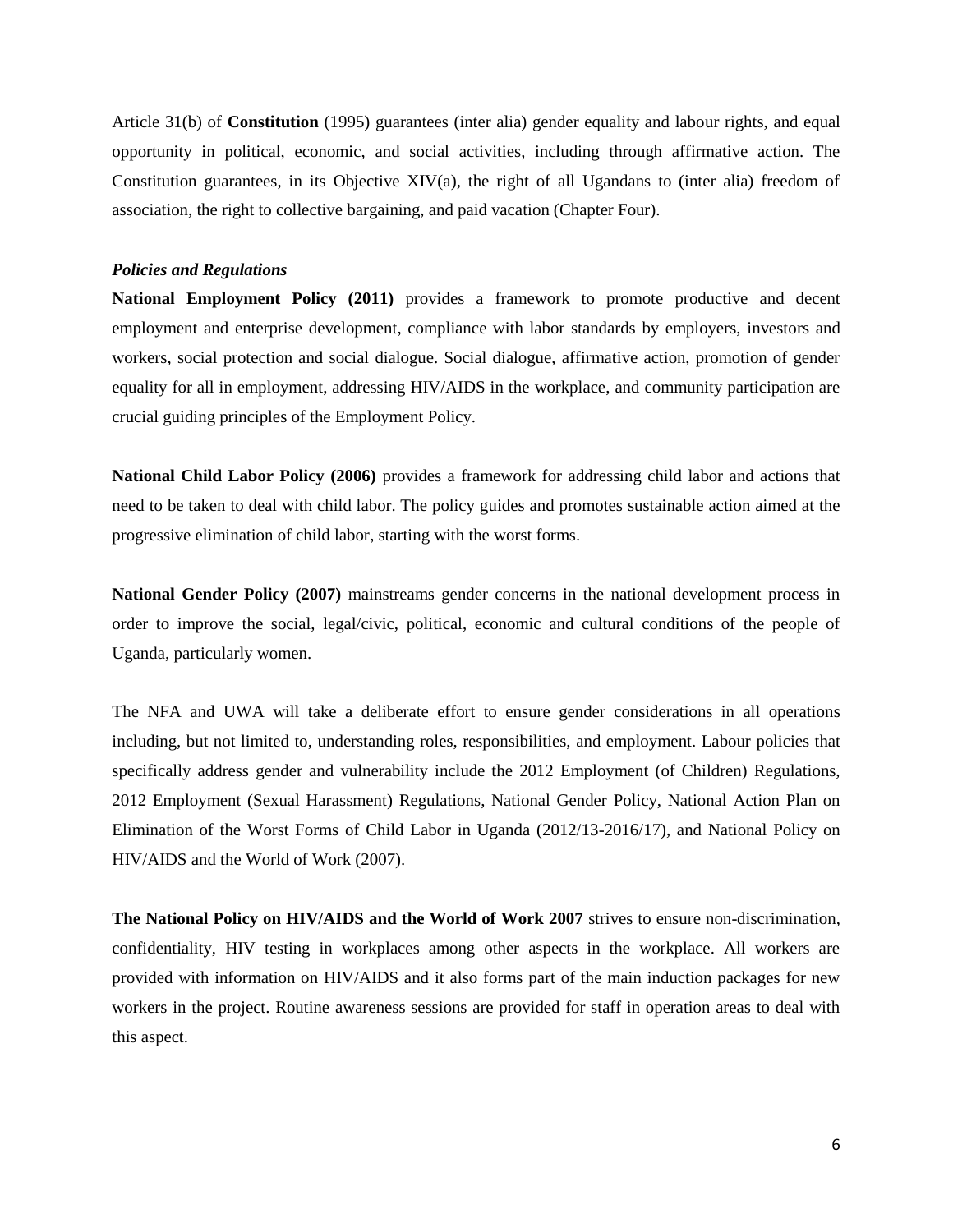**The Employment Act 2006** as the main legislation guides labor practices in Uganda and sets terms and conditions. It defines guidance on the following: prohibition of child labor, prohibition of forced labor, freedom of association, prohibition of discriminations, employment standards i.e. maximum hours of work, night work standards, right to break during working day, leave and fair terminations including maternity leave, protection of wages, rest and holidays, employment of women, employment of children and care of employees. The above terms and conditions apply to all employees employed by an employer under a contract of service.

The **2012 Regulations of the 2006 Employment Act** prohibit sexual harassment in the workplace.

**Worker's Compensation Act Cap 225, 2000** provides for the compensation of works for injuries suffered and diseases incurred in the course of their employment providing clear guidance on the employers' liability in case of injury during work execution.

**The Labour disputes (arbitration and settlement act) 2006** provides for arbitration in labour related grievances and is emphasized during project planning and implementation. The Act seeks to promote social dialogue, facilitate collective bargaining, and modernize procedures to address unresolved or mismanaged labor disputes that may have adverse effects. **The 2011 Employment Regulations** deter employers from the casualization of labor by granting contractual/permanent rights to any worker exceeding four (4) months of service.

**The Children's Act Cap 59** provides for care and protection of children which is emphasized throughout the project cycle.

**Persons with disabilities Act 2006** fights discrimination and strives to provide equal opportunity in the workplace for persons with disability. It also promotes sound access to workplaces with clear consideration to persons with disabilities.

**Equal opportunities Commission Act** makes room for the provision in relation to the Equal Opportunities Commission pursuant to articles 32 (3) and 32 (4) and other relevant provisions of the Constitution. Aspects in compliance with this throughout the project cycle include community engagements/consultations held, ESMF developed and appropriate ESMPs to be developed at implementation and rolled out to both project execution/ implementation teams, Local leaders and local governments focal persons among others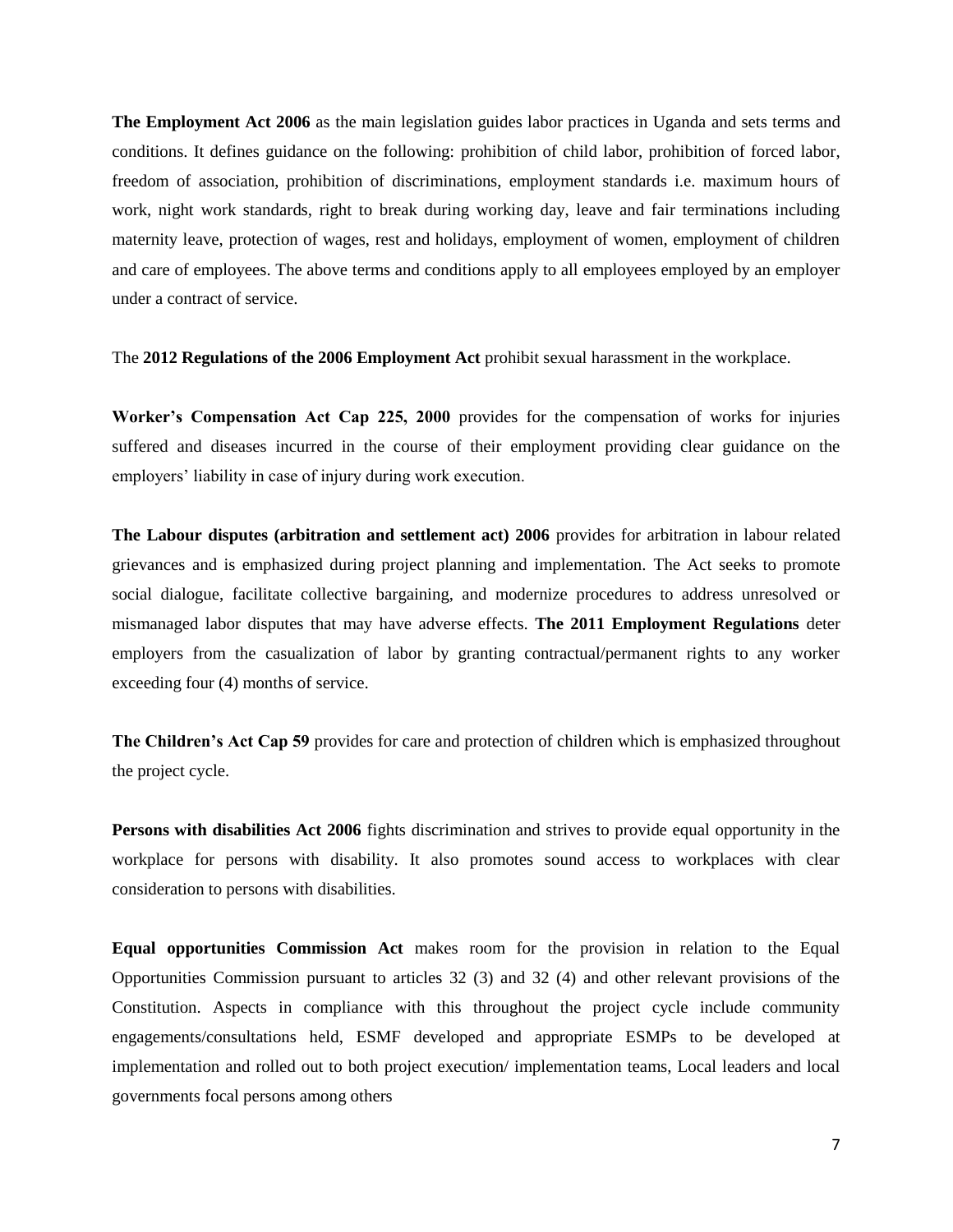**The National Community Development Policy 2015** provides for project inclusiveness ensuring that aspects of active community involvement. The project defines intensions to use community labour and ensure community participation.

**The National Policy on Older Persons, 2009** provides for inclusion of older persons in income generating projects as key social protection instruments. Where it is reasonably practicable, older persons are engaged in projects carried out in in the sector.

**The National policy on elimination of gender-based violence 2016** strives for an environment free of Gender Based Violence and this is emphasized in toolbox talks, meetings and induction exercises to all staff. It also forms an integral part of the project interactions in host communities. Reminders on this should also be posted in various areas including but not limited to offices, district notice boards (if permitted) and accommodation facilities.

**Environmental Act 2019,** lays down the principles of environmental management, which include; the right to a healthy environment, public participation, sustainable use of the environment, reclamation of lost or degraded ecosystems and undertaking of environmental assessment of proposed 6 projects that may impact the environment significantly. To this effect the law requires that Environmental and Social Impact Assessments be conducted for all projects in protected areas as one of the tools for ensuring sustainable environment management. These guidelines are supposed to enforce the provisions given on the ESIA Certificate of Approval.

#### **4. BRIEF OF LABOUR LEGISLATION: OCCUPATIONAL HEALTH AND SAFETY (OHS)**

The **Occupational Safety and Health Act, 2006**, provides for a written statement of policy with respect to the safety and health of employees while at work and duties of both the employer and the employee. The Act also highlights aspects of cautions like display of safety precautions to any person who may be affected in a manner in which the employer conducts his or her undertaking, reasonable control measures etc. The Act also defines measures relating to OSH regarding protection of workers from injuries, illness or impacts associated with exposure to hazards encountered in the work place or while working. Such OSH measures include: awareness raising and guidance on how to prevent accidents at the work place. This aligns with the requirements of ESS2 and National Laws on OHS and work place conditions. The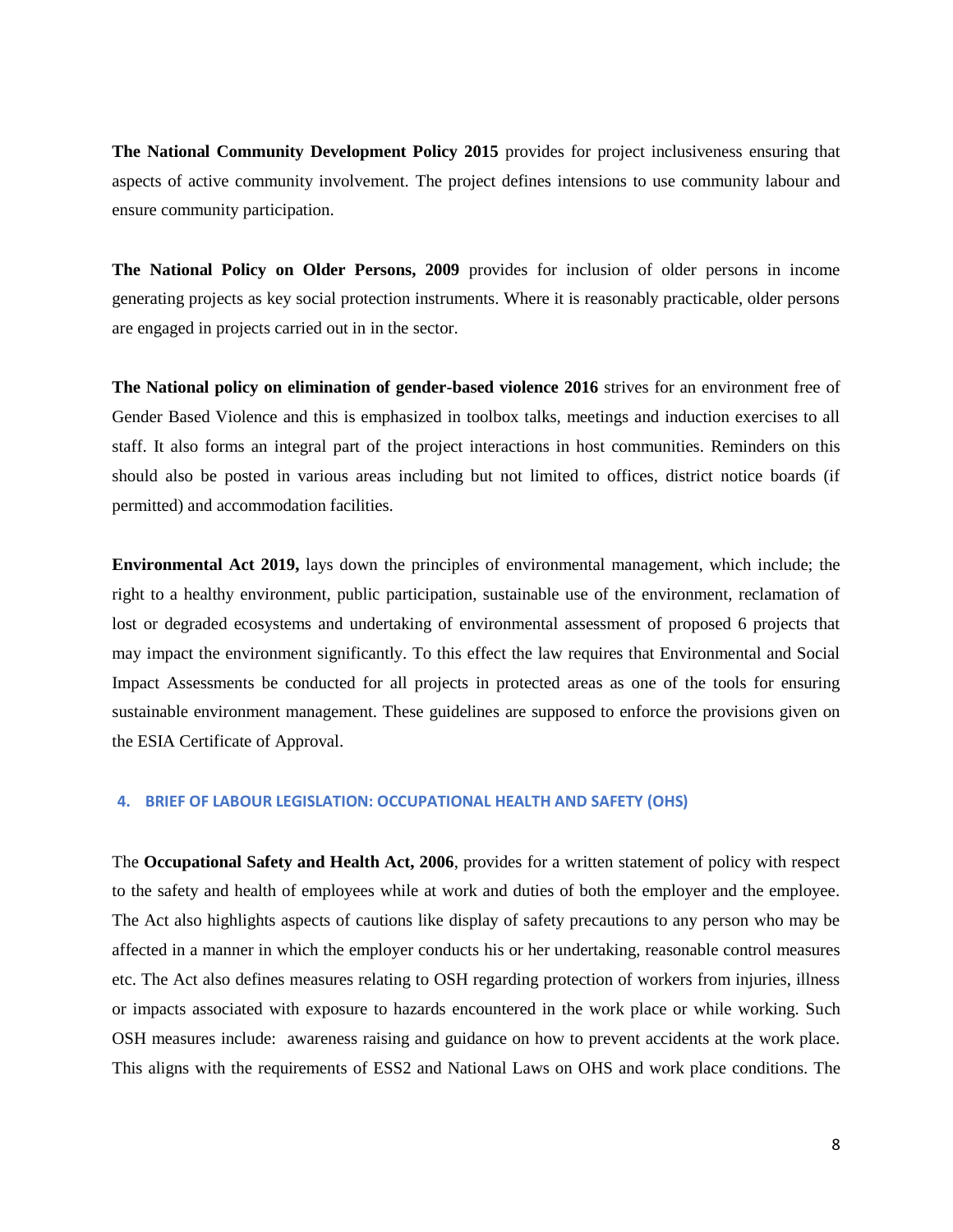Act also provides for the importance of provision of appropriate protective gear to all project workers/ Community Workers while working on the project as advised by Sector Expert.

The implementation of Labour Management Plan will be undertaken in according to the current national Standards Operating Procedures (SOPs) for the prevention/management of COVID-19.

#### 5. **RESPONSIBLE STAFF**

The Project Implementing Agencies are UWA and NFA who will directly contract service providers. Project Institutional Focal Points and HR departments at NFA and UWA will be responsible for ensuring that the project adheres to the national labour legislation. The teams will engage the District Labour Officers in monitoring compliance with Labour Laws. The respective implementing agencies (NFA &UWA) will designate field staff to be as responsible for daily implementation of workplace safety, with authority to enforce use of PPE, require safe working procedures, and stop work if there is a safety hazard. While the designated field staff may not be a qualified occupational safety expert, the person designated with this responsibility will be given appropriate training and will be equipped with basic first aid kit and contact information of nearest health and emergency management facilities In addition, the district project focal persons including Environmental, Forest and Community Development Officers will complete the required external periodical monitoring of activities to ensure compliance to set legislations including the project LMP. They will also be responsible for ensuring that workers are appropriately trained and will serve as a primary contact point for worker's grievances.

### 6. **POLICIES AND PROCEDURES**

Applicable national legislation that protects workers employed under the project as has been identified in sections 4 and 5 above. In addition, the implementing agencies also provide operation guidelines that define worker protection through their respective Human Resource Manuals that spell out provisions on worker protection and prevention of sexual harassment, among others. These include: i) UWA - Operational Guidelines for Developments in Wildlife Protected Areas - August 2020. Under these guidelines, UWA deals with developers not individual workers. Therefore, applicable national legislation will be operated in line with the operational guidelines for development in Wildlife Protected areas and the Forest reserves.

a. Recruitment procedures for the community workers and other staff will be transparent, public and non-discriminatory, and open with respect to inclusiveness including aspects of gender, age, ethnicity, religion, sexuality, and disability.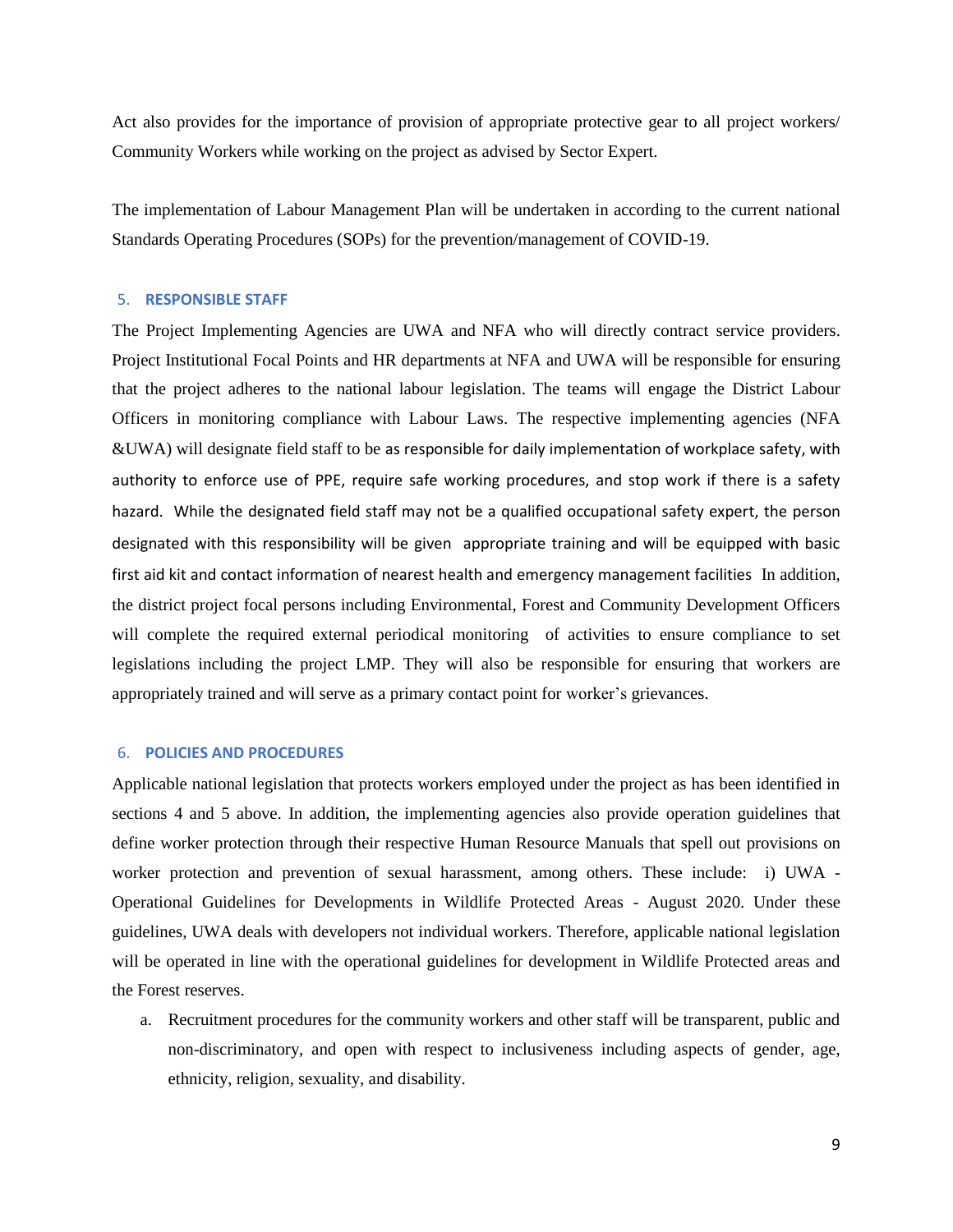- b. Mobilization of the workers from local communities will be given the highest priority and will use appropriate local and appropriate verification procedures established by the implementing agencies and contractors.
- c. Recruitment, mobilization, implementation including engagement will be applied in consideration with OHS procedures; including following the prevailing national standard operational procedures in preventing COVID-19.
- d. Clear job descriptions will be provided in advance of mobilization and recruitment. Where definite qualifications are required, clear qualifications and skills required for each post will be stated.
- e. Applications for employment will only be considered if submitted via the official application procedures established by the contractors. All workers will have written contracts describing terms and conditions of work and will have the contents explained to them in a language they understand. Workers will sign the employment contract.
- f. The workers employment contract signed will be accompanied with a Code of Conduct on Sexual Exploitation and Abuse (SEA) for all workers prior to commencement of the contract (See Annex 1 and 2).
- g. Unskilled labor will be preferentially recruited from the surrounding communities.
- h. Workers will be informed at least two months before their expected release date of the upcoming termination.
- i. The contracted workers will not be required to pay any hiring fees. If any hiring fees are to be incurred, these will be paid by the Employer.
- j. In addition to written documentation, an oral explanation of conditions and terms of employment will be provided to workers who may have difficulty understanding the documentation.
- k. It is noted that language-related problems are not expected, but if they are, interpretation will be provided for workers as necessary.
- l. Normal working time should not exceed 40 hours per week. With a five-day working week, the duration of daily work is determined by the internal work regulations approved by the employer after prior consultation with the representatives of the workers, in compliance with the established working week duration.
- m. Only persons of legally acceptable legal age according the regulations in section 4 above will be hired under the project.
- n. Workers with project related complaints will be given the opportunity under present their issues under a specific worker's grievance redress process.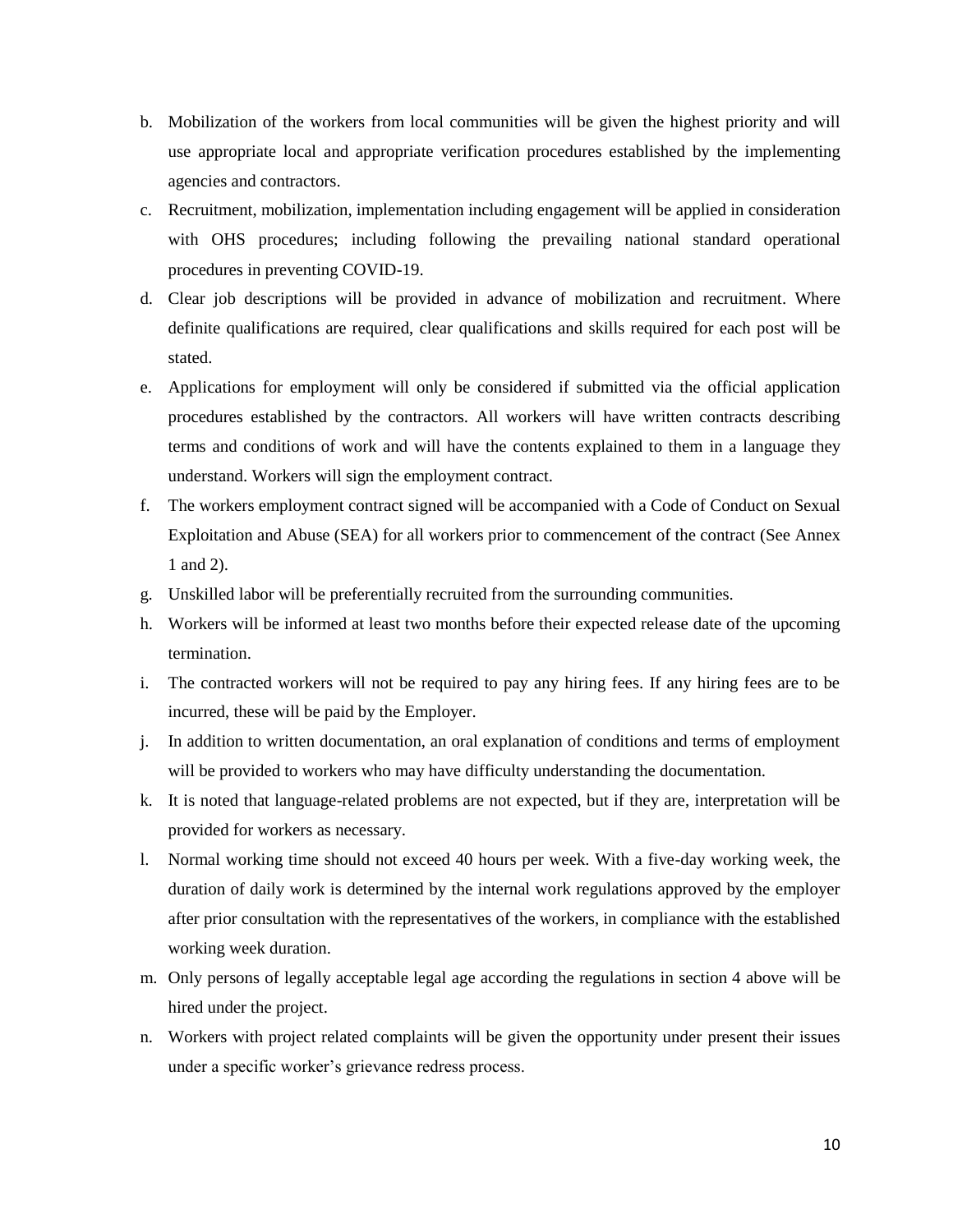- o. Equitable employment aspects of the project shall be streamlined throughout the project cycle including aspects of salaries and wages, being in line with numbers of hours worked, distances excavated or covered, grading – as contracted or community workers:
- p. Deliberate effort shall be directed to providing gender balance with specific attention to women in the area of project. Females shall be encouraged to apply and where deemed appropriate affirmative actions will be applied.

A Health, Safety and Environmental (HSE) Management Plan template has been included in the ESMF to guide the contractor A Code of Conduct on SEA for all workers is expected to be in place. For performance tracking, monthly and quarterly EHS monitoring reports will provided to illustrate project performance in line with set EHSS indicators. The project will put in place measures to prevent sexual harassment from occurring at the workplace and use an existing mechanism for reporting sexual harassment; and coordinated with various agencies and officers such as Labour officers to check and track LMP performance.

#### 7. **AGE OF EMPLOYMENT**

The project will employ workers 18 years and older. Age of participants will be verified during the employment process using tools like Voters Registration Card (VRC), and National ID. Where these documents are not available, the Affidavit of Birth will be used.

Awareness raising sessions will be regularly conducted to the communities to sensitize on prohibition and negative impacts of Child and forced Labor as well as procedures for preventing abuse of child Labour. If a minor under the minimum labour eligible age is discovered working on the project, measures will be taken to immediately terminate the employment or engagement of the minor in a responsible manner, taking into account the best interest of the minor.

#### 8. **TERMS AND CONDITIONS**

All employment contracts must be in line with the provisions of the labour laws of Uganda. Therefore, UNFA and UWA will follow and comply with terms and conditions applying to workers as stipulated under the National Employment Act 2006. Both UNFA and UWA will endeavor to provide for all workers of the project within their areas of jurisdiction with the following:

• Provide an employment contract for each worker (he or she) is employed, with each contract clearly stating terms and conditions of employment, including contract of service, termination of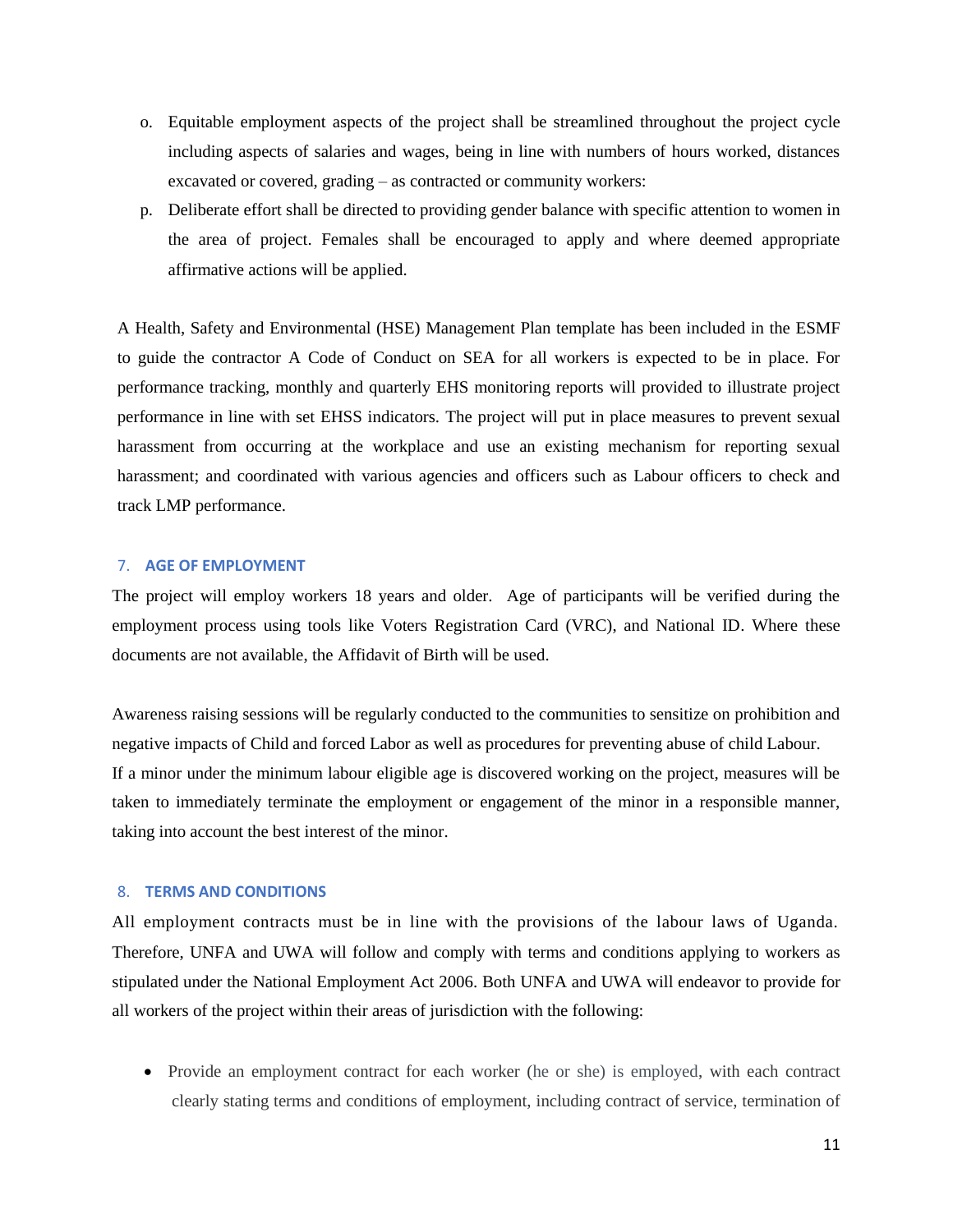contract, termination notices, protection of wages, duration of employment, place and hours of work, wages, rest and holidays, as well as conditions on employment of women, limitations on employment of children and care of employees, etc.

- Provide a contract which is gender sensitive to the laws and labour rights of women, including sixty days maternity leave, for days of paternity leave and the recognition of sexual harassment, among other benefits – consistent with the Employment Act 2006
- NFA and UWA employment will define workers of work to fall in the "normal working hours 8 hours per day and 48 hours per week excluding lunch and tea breaks– with extra hour's payable as overtime," according to Employment Act 2006. The normal hours of duty may be changed by Management to suit the requirement of the work programmes. The Employee may be required to work overtime from time to time
- Payment will be paid according to the daily defined deliverables in accordance to the Minimum Wages Act 2000.
- In accordance to Workers Compensation Act 2000, the /workers will be automatically entitled to compensation for any personal injury from an accident arising and in the course of his employment even if the injury results from workers negligence
- Rest period and holidays will be defined/set/set in accordance to the Employment Act 2006

In addition, NFA specifically defines the following terms and conditions in its on-going worker contracts:

- o Either party may terminate this agreement of understanding by giving the other two months' prior notice in writing.
- o The terminating party may reconsider its termination within the 3 months' notice period referred to in (a) above.
- o If the terminating party reconsiders its termination, this Memorandum of Understanding shall be deemed to continue as though the notice in (a) had never been issued.

## 9. **GRIEVANCE MECHANISM**

## **Project Specific Grievance Redress Mechanism**

Complaints of contracted and community workers will be handled in accordance with article 64 of the Employment Act 2006, and the Project Grievances Mechanism - the workers will have a specific grievance redress mechanism set up by the contractors and UWA/NFA – Ref to annex 4 – Worker's grievance handling procedure. Note that this procedure will be gender sensitive and ensure that cases gender-based violence and sexual exploitation and workplace sexual harassment is handled with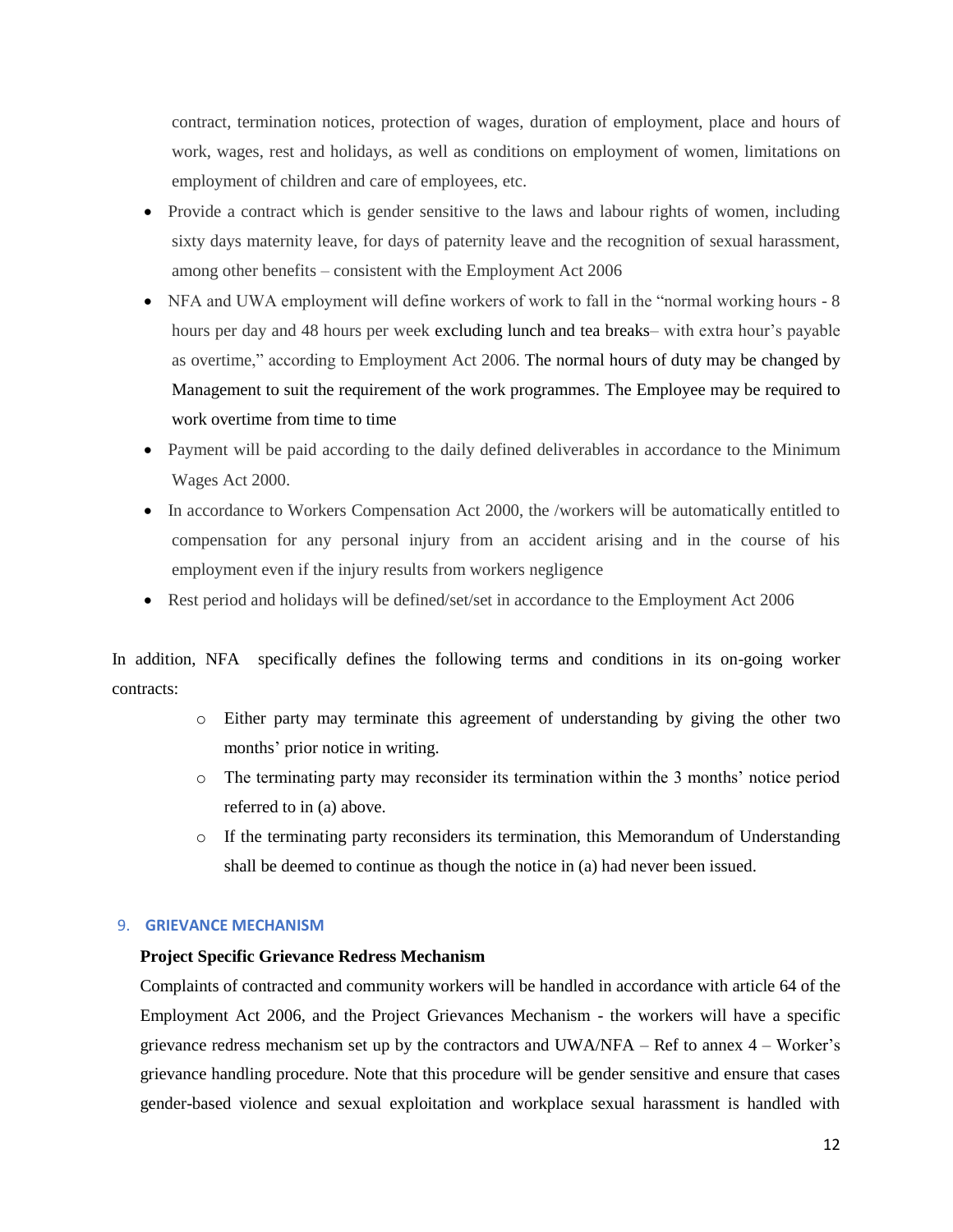sensitivity and confidentiality. Sensitization sessions will be regularly conducted to contracted and community workers to sensitize on provisions of article 64 of the Employment Act and Project Grievance Mechanism. In case of any incidents, the complaints can be logged - refer to Annex  $3 -$ Indent Log

#### **Gender-based Violence, Sexual Exploitation and Workplace Sexual Harassment:**

Gender based discrimination to be strictly prohibited and monitored by the project. The project will, with support from focal persons, mobilize and train workers including community workers to actively engage in prevention of gender-based violence, sexual exploitation and workplace sexual harassment. The District Gender and community development units together with Safeguard focal persons in the implementing agencies will be equipped to handle complaints or provide relevant services to any likely survivors, but will refer them to GBV service providers who will in turn use health facilities, law enforcement's gender unit or others, and other services for management of the issue. Grievances related to gender-based violence should also be handled with the relevant sensitivity.

WB's Grievance Redress Service (GRS)Communities and individuals who believe that they are adversely affected by a World Bank (WB) supported project may submit complaints to existing project-level grievance redress mechanisms or the WB's Grievance Redress Service (GRS).

The GRS ensures that complaints received are promptly reviewed in order to address project-related concerns. Project affected communities and individuals may submit their complaint to the WB's independent Inspection Panel which determines whether harm occurred, or could occur, as a result of WB non-compliance with its policies and procedures. Complaints may be submitted at any time after concerns have been brought directly to the World Bank's attention, and Bank Management has been given an opportunity to respond. For information on how to submit complaints to the World Bank's corporate Grievance Redress Service (GRS), please visit *[http://www.worldbank.org/en/projects](about:blank)[operations/products-and-services/grievance-redress-service](about:blank)*. For information on how to submit complaints to the World Bank Inspection Panel, please visit [www.inspectionpanel.org.](about:blank)

#### 10. **CONTRACTOR MANAGEMENT**

For sound and time-bound project implementation with extensive community benefits, the project will employ contracted workers and community workers through contracts. All employees will be recruited in accordance with the procurement procedures provided in the Project Procurement Manual. However, employment through contracts calls for sound contractor management which shall be realized through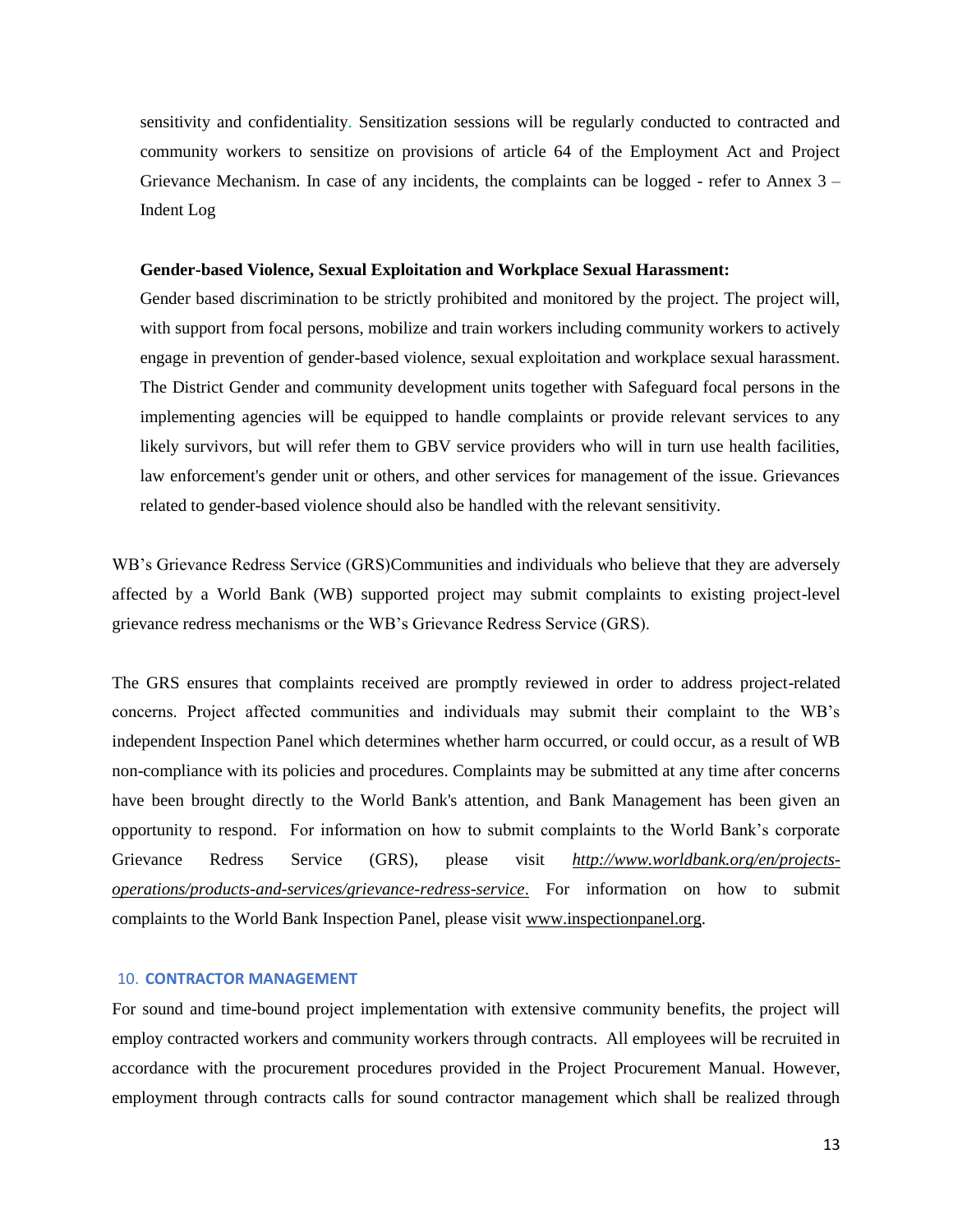proper agreement signing, agreement on key performance indicators, ensuring that worker related aspects of the project are embedded in contracts and the all conditions are consistently tracked. Effort shall be made to ensure that all contractors in the project are as per the guidance in ESS2.

Implementing Agencies will manage and monitor the performance of community workers and contractors in relation to contracted workers, focusing on compliance by contractors with their contractual agreements (obligations, representations, and warranties) and labour management procedures. This may include periodic audits, inspections, and/or spot checks of project locations and work sites as well as of labour management records and reports compiled by contractors. Contractors' labour management records and reports that may be reviewed would include: representative samples of employment contracts or arrangements between third parties and contracted workers, records relating to grievances received and their resolution, reports relating to safety inspections, including any fatalities and incidents and implementation of corrective actions, records relating to incidents of non-compliance with national law, and records of training provided for contracted workers to explain occupational health and safety risks and preventive measures. The Contractor will also establish a contractors GRC (Ref: – Annex 4 – Worker's grievance handling procedure) to meet the requirements of the community workers on each site.

#### 11. **COMMUNITY WORKERS**

The project will engage community labour/workers to enhance and foster community driven development and provide community benefits. Under UWA, the agreements will be signed by a developer and NFA will enter into community agreements. The conditions of the community workers will be based on the nature and scope of the project – which is small and has limited risks. In addition, specific project activities which the community workers will be engaged in and nature of the of potential risks and impacts to the workers will be identified in during the screening and consequently in the ESMPs. In complying with community workers conditions, OHS project designed measures will be adhered to and applied. The community workers will be engaged in wildfire prevention as well as forestry activities – will be provided with required PPE and receive required basic training. The required training would include the following: i) Job hazard analysis - understanding guidelines to identify hazards, report them, and deal with incidents, ii) First Aid Kit management and managing emergencies, iii) Emergency evacuation plan – which must be kept on site and involve providing contact information for agency staff for emergency contacts, iv) Personal Protective Equipment (PPE), v) Situational Awareness of including checklist can be used for self-assessment during operations/work, and vi) undergo training on personal security issues on site.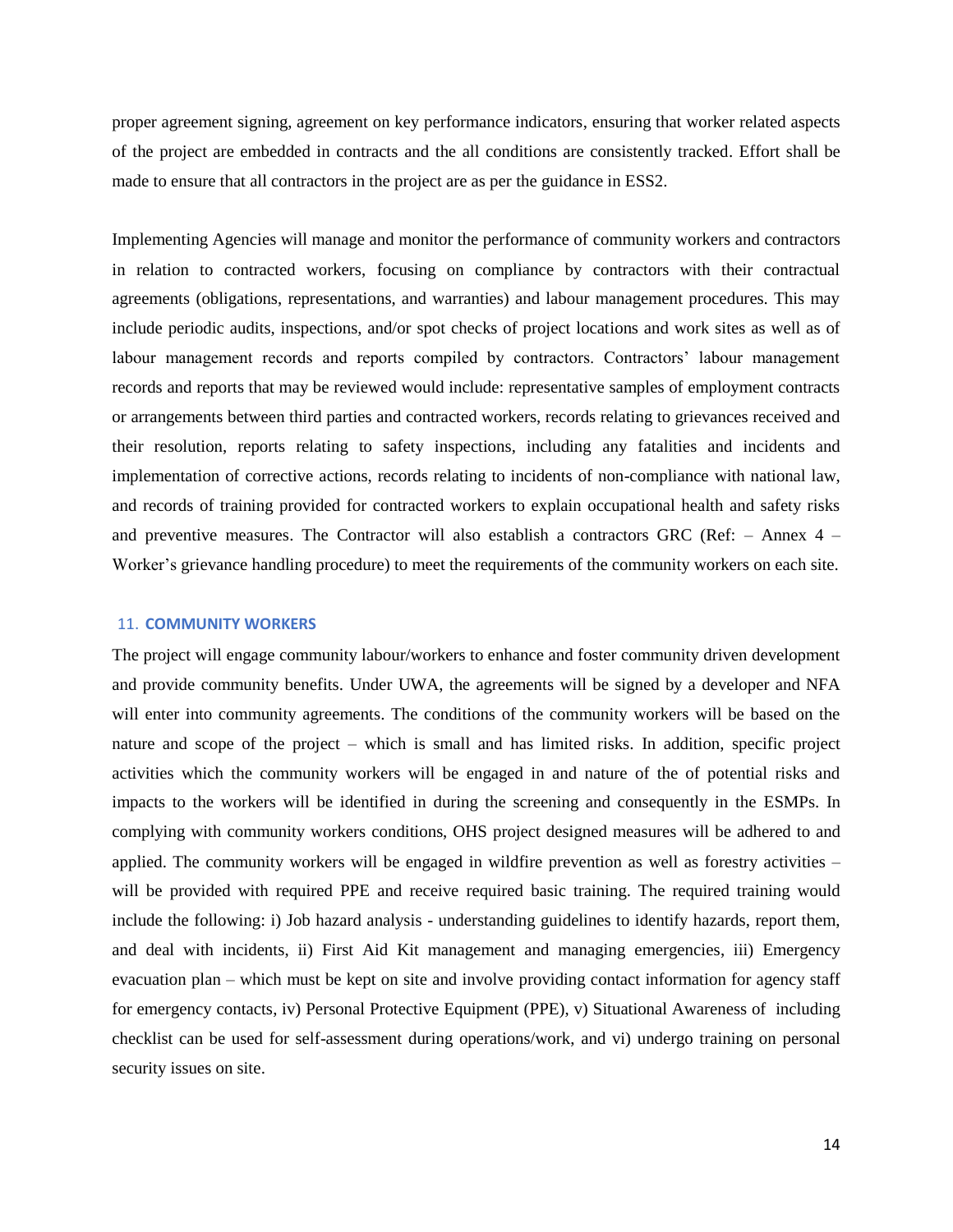For UWA, specific awareness of workers to working in the parks or conservations, to watch for animal tracks and droppings on the trail so you can access what types of animals might be near the trail, remaining calm in case of visibility of animals - always walking not running/rushing; letting a ranger or local agency know of your sighting amongst others: driving slowly and avoid hitting wildlife where possible; keeping site tidy and secure. For safety of the workers, for project sites that will be cleared/worked on during sensitive times of the year (high risk of impacts); the agency staff will undertake first site inspection 3+ weeks in advance with multiple pre-stressing and follow up inspections; and final inspection/pre-stressing on the day before clearing for each phase. All workers will also be provided with lunch, as is standard in such activities organized by both UWA and NFA

In addition, Community workers will have a defined process of raising their grievances related to the project activities in accordance to the guidance within the respective Community Forest Management and Wildlife Management Area for each area of operation.

Community workers under NFA will be guided by a simplified conflict resolution defined under CFM agreements as follows:

a) Any dispute arising between the parties in relation to the interpretation, application and implementation of this agreement shall be settled amicably by the parties within 30 (thirty) days of its occurrence.

b) In the event of failure to have the dispute resolved in a manner envisaged in clause (a) above, the Memorandum of Understanding shall be deemed to have been terminated.

#### **Management and Prevention of COVID-19**

COVID-19 presents many challenges to the public and community-based implementation of the project. As such the client is presented with labors associated challenges relating to this project including (i) providing safe working conditions for community employees, (ii) addressing the risk of infection to the community when this is caused or exacerbated by the project, (iii) putting in place alternative mechanisms to facilitate stakeholder engagement, (iv) protecting jobs (v) being able to comply and work within the national regulations and policies in response to COVID-19, and (vii) maintaining the implementation schedule of the project.

Where the project is implemented during the existence of the COVID-19 pandemic, project client will ensure that the community labor is managed within the national social operating procedures at the time of implementation. As found appropriate, all project operation will be required to limit activities, including those related to stakeholder engagement, consultation processes. As such, this project will adopt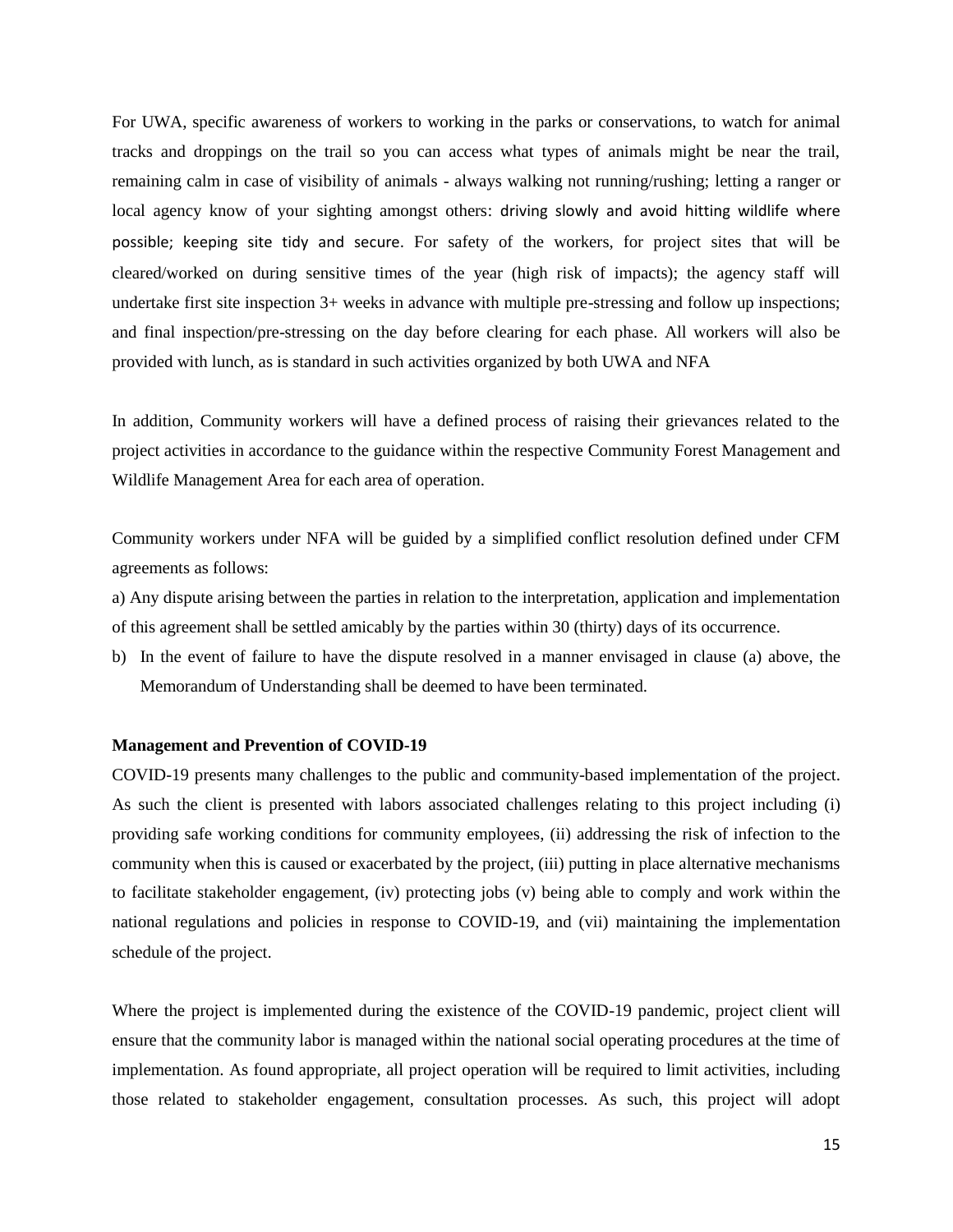appropriate measures to ensure the health and safety of the community workers and all other stakeholders while mobilizing and engaging communities/workers and during overall project implementation. The Implementing Agencies will apply the following: i) Aim at identifying and using existing channels and social structures such as the CFM (under NFA) and AMP (UWA). In addition the project will also identify the preferred communication method(s) to disseminate information and engage target audiences while adhering to government directives related to safety, group sizes, and social distancing; ii) Promote practice of good respiratory (including use of masks) and hand hygiene – washing hands with soap and water and use of hand sanitizers before and after interacting with others as will be found appropriate; iii) Promote physical distancing (including: : avoiding body contact, including shaking hands during the community meetings and maintaining mandated distance) where interactions with communities are required and important. For large gathering consultation meetings will be held in open spaces to lower the risk of transmission. Community work will also be spaced to allow for safe distances.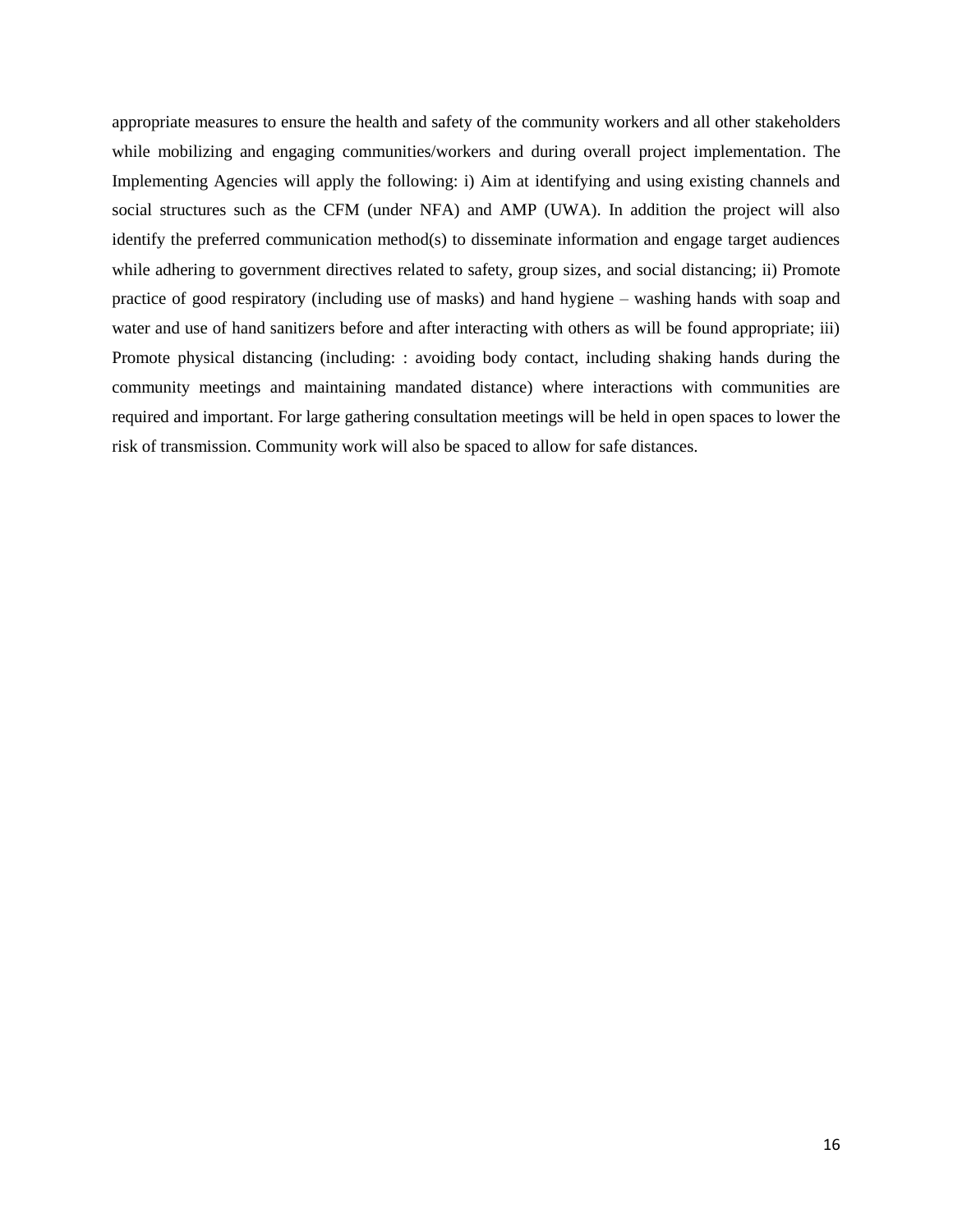#### **Annex 1: Guideline on Code of Conduct**

1. A satisfactory code of conduct will contain obligations on all project workers (including subcontractors) that are suitable to address the following issues, as a minimum. Additional obligations may be added to respond to particular concerns of the municipality, the location and the project sector or to specific project requirements.

2. The Code of Conduct should be written in plain language and signed by each worker to indicate that they have:

- received a copy of the code;
- had the code explained to them;
- acknowledged that adherence to this Code of Conduct is a condition of employment; and
- understood that violations of the Code can result in serious consequences, up to and including dismissal, or referral to legal authorities.

The Contractor should conduct continuous awareness raising and training activities to ensure that workers abide by the Code of Conduct (such as through toolbox talks). The Contractor should also ensure that local communities are aware of the Code of Conduct and enable them to report any concerns or noncompliance.

- 3. The issues to be addressed include:
	- 1) Compliance with applicable **laws, rules, and regulations** of the jurisdiction
	- 2) Compliance with applicable **health and safety requirements** (including wearing prescribed personal protective equipment (PPE), preventing avoidable accidents and a duty to report conditions or practices that pose a safety hazard or threaten the environment)
	- 3) The use of **illegal substances**
	- 4) **Non-Discrimination** (for example on the basis of family status, ethnicity, race, gender, religion, language, marital status, birth, age, disability, or political conviction)
	- 5) **Interactions with community members** (for example to convey an attitude of respect and non-discrimination)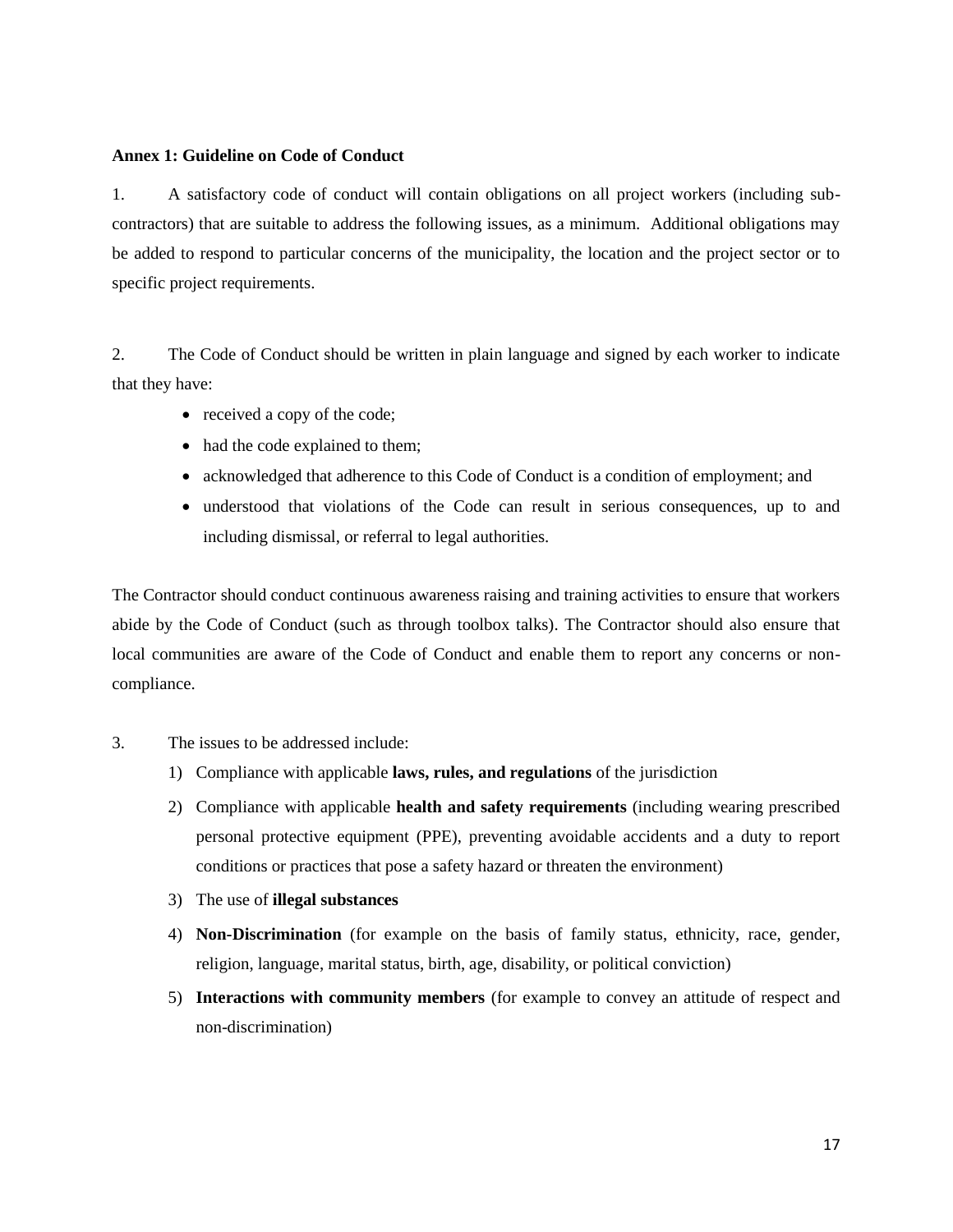- 6) **Sexual harassment** (for example to prohibit use of language or behavior, in particular towards women or children, that is inappropriate, harassing, abusive, sexually provocative, demeaning or culturally inappropriate)
- 7) **Violence or exploitation** (for example the prohibition of the exchange of money, employment, goods, or services for sex, including sexual favors or other forms of humiliating, degrading or exploitative behavior)
- 8) **Protection of children** (including prohibitions against abuse, defilement, or otherwise unacceptable behavior with children, limiting interactions with children, and ensuring their safety in project areas)
- 9) **Sanitation** requirements (for example, to ensure workers use specified sanitary facilities provided by their employer and not open areas)
- 10) Avoidance of **conflicts of interest** (such that benefits, contracts, or employment, or any sort of preferential treatment or favours, are not provided to any person with whom there is a financial, family, or personal connection)
- 11) **Respecting reasonable work instructions** (including regarding environmental and social norms)
- 12) **Protection and proper use of property** (for example, to prohibit theft, carelessness or waste)
- 13) Duty to **report violations of this Code**
- 14) **No retaliation against workers** who report violations of the Code, if that report is made in good faith.

#### **Annex 2: Sample Terms and Conditions/ Contract**

The Securing Uganda's Natural Resource Base in Protected Areas Project Work Contract for has been concluded between the Employer and the Employee whose names and addresses are written with their own free will and with the conditions stated below.

EMPLOYER'S Name Surname: ID Number: Address: WORKER'S Name Surname: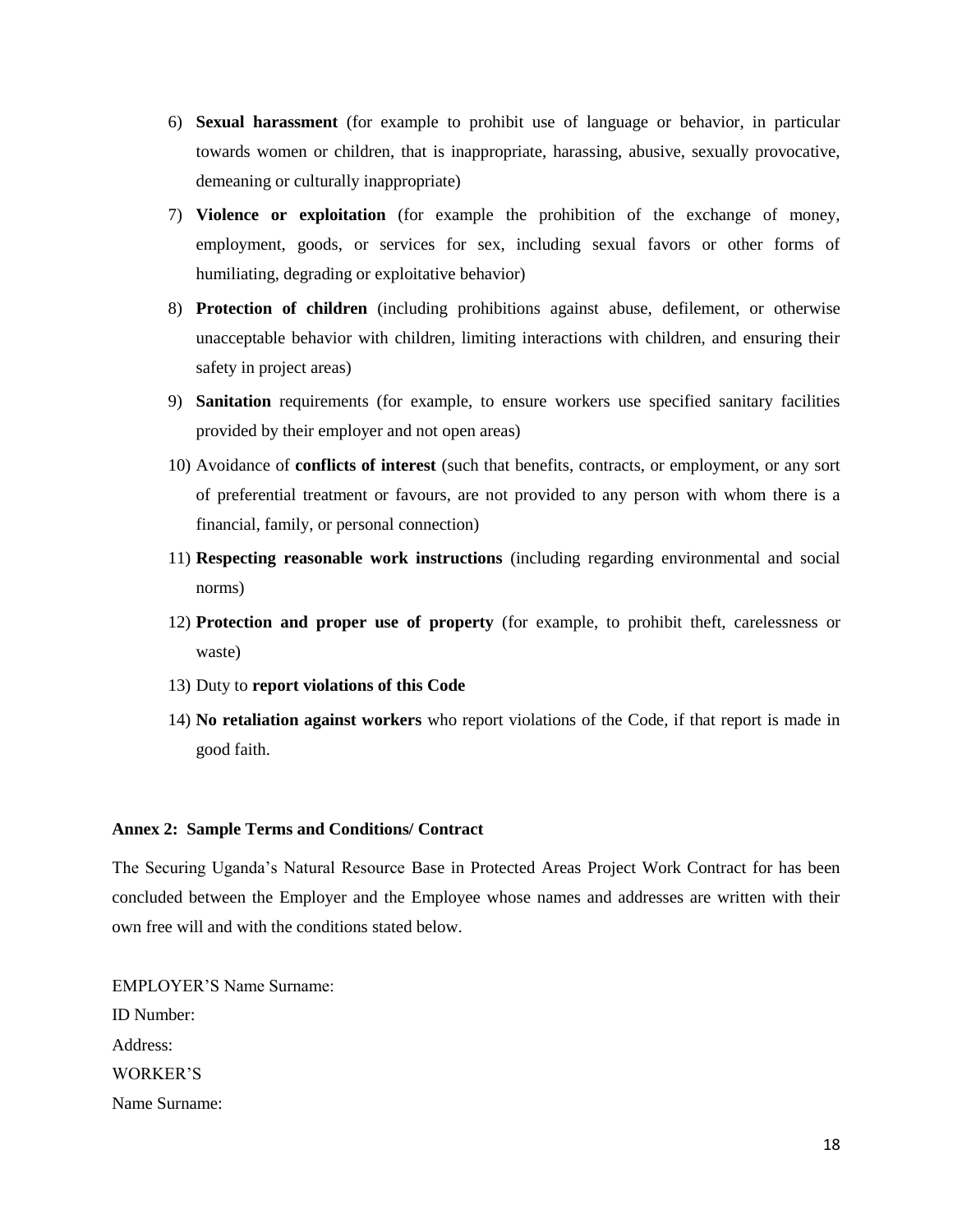ID Number:

Address:

## **A. EMPLOYER OBLIGATIONS**

The management of the work and the workers is the responsibility of the Employer. The Employer and his/her representative shall apply the contract in all its provisions. The Employer evaluates and responds to complaints of workers regarding the implementation of the contract or other issues; corrects if the application has errors.

## **1- WAGE**

Wage to be given to the worker by the Employer (based on agreed Minimum Wage);

- a) Daily / weekly / monthly …… TL
- b) Piece work basis ………………. TL
- c) Other……………………………….… TL

## **2- DAILY WORKING AND REST PERIODS**

In accordance with the time-based working conditions, the working hours, weekly start and end times and legal break periods are determined by the Employer by taking into account. the local working hours, local customs and traditions, provided that the working hours remain constant for 40 hours per week, and maximum 10 hours per day including overtime. These are announced to the workers by the Employer and timesheets are provided. Exceeding the 40-hour weekly working time determined by this agreement is overtime. Overtime periods are paid by increasing the amount of the daily wage per hour by 50%.

## **3- OTHERS The Employer;**

- shall / shall not pay the workers in advance.
- shall / shall not pay the workers for the days not working due to climatic conditions, disasters and similar reasons.
- shall take the measures of occupational health and safety of workers and all kinds of measures against occupational accidents and diseases.
- shall keep a record of the employee's payroll and the salary paid to the employee.
- shall employ each worker formally and render social security premium payments
- shall keep a record of timesheets for working days of the employee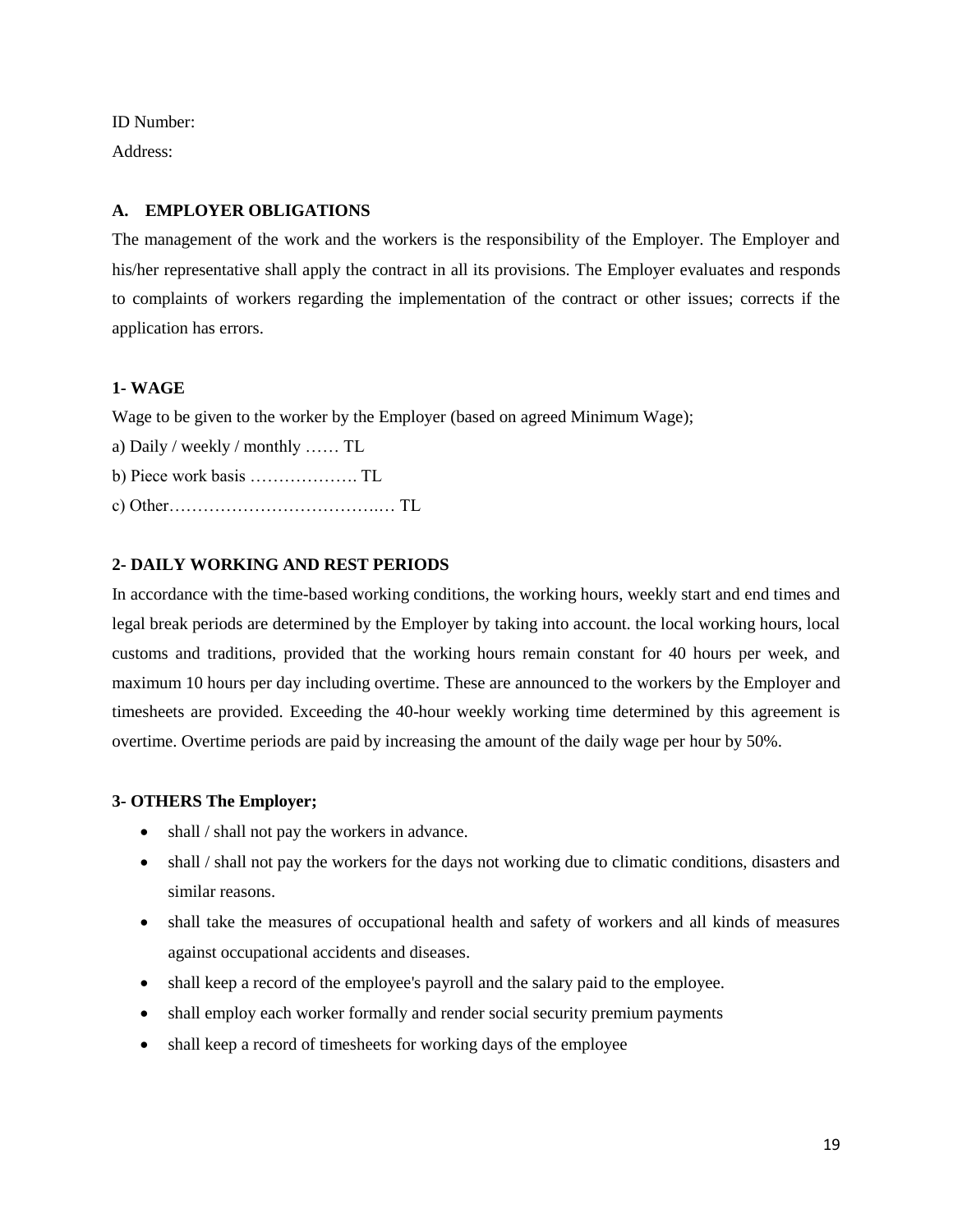- shall comply with this contract and all applicable laws, regulations and other requirements, including requirements to protect the health, safety and wellbeing of all employees any other person
- shall maintain a safe working environment
- shall not employ persons below the age of 18 years
- shall treat all workers equally and fairly. Men and women will receive equal wages for equal work.

## **B. OBLIGATIONS OF WORKERS:**

- The person shall work as a casual worker with experience and professional knowledge in accordance with the mission and vision determined by the Employer.
- The worker accepted this.
- The working places to be indicated by the employer or his representative are the working place in accordance with the employer's decision within the boundaries of the project work site.
- Workers will start working on....  $/$ .............
- Workers shall show due diligence and participate in OHS trainings in order to prevent damage to land, crops, agricultural vehicles and equipment.
- Workers shall not quit the job and work in another workplace without valid excuse as long as the subject of this contract continues by the employer.
- Workers shall comply with this contract and all applicable laws, regulations and other requirements, including requirements to protect the health, safety and well-being of other Contractor's Personnel and any other person
- The provisions of the Labour Law shall apply to other matters not included in the contract (working hours, leaves etc.)

This contract is arranged in three / four copies and if one of the parties does not fulfil one of its obligations the ……………………… courts / enforcement offices are authorized.

## **EMPLOYER'S:**

Name Surname: Date: Signature: ………………………….

## **WORKER'S:**

Name Surname: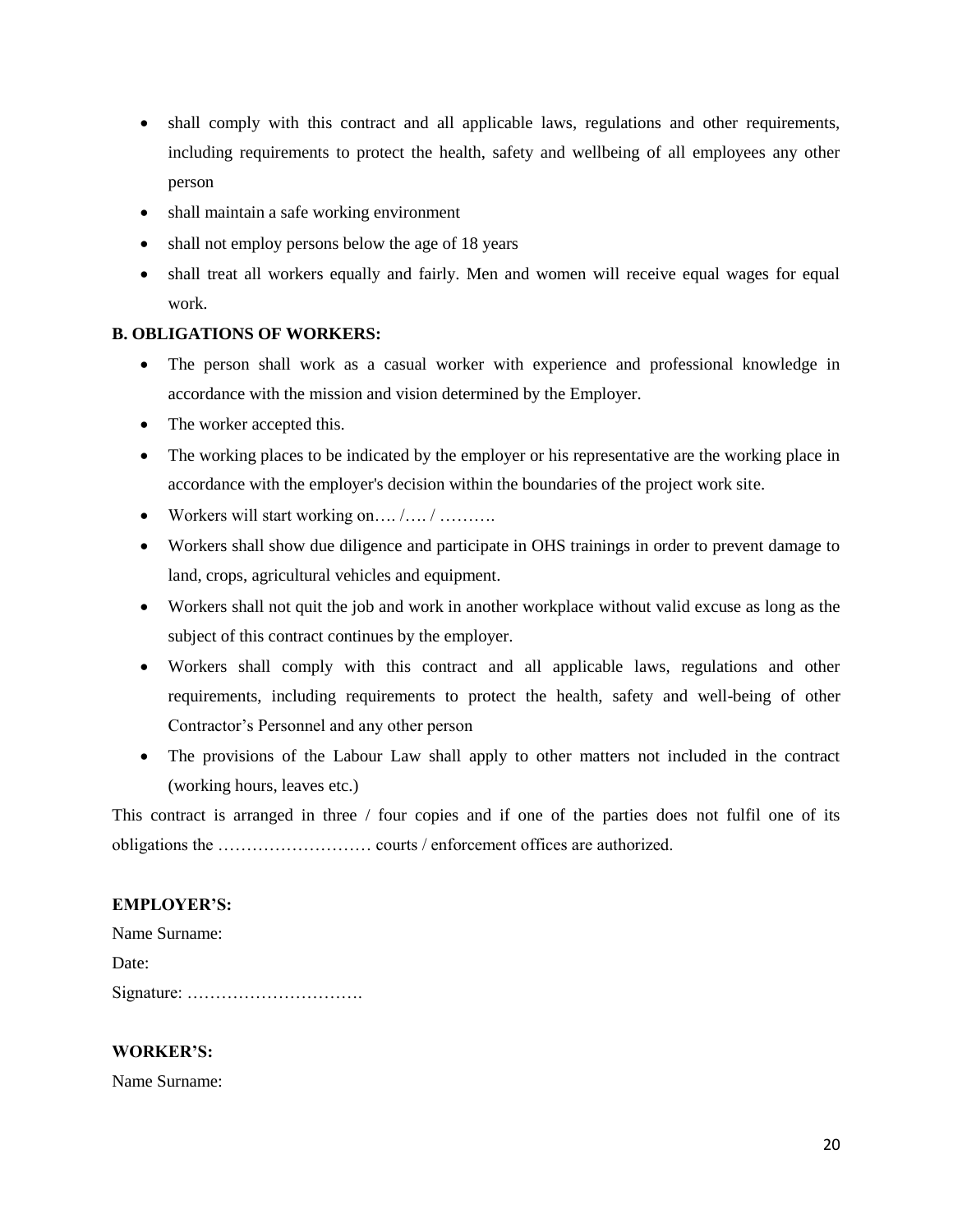Date: Signature…………………………….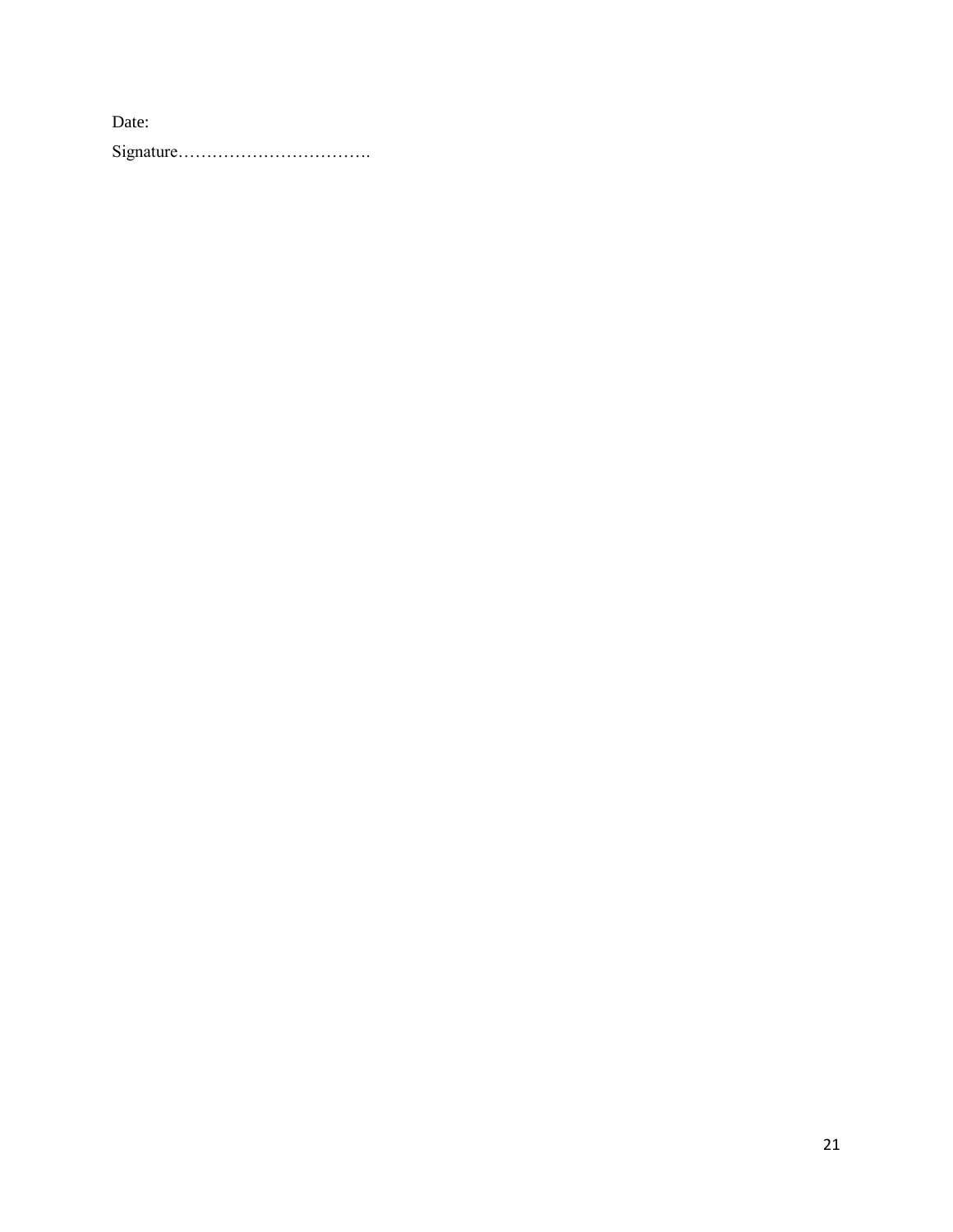## Annex 3 - Incident Log Template

| From: Resident Engineer                 |  |
|-----------------------------------------|--|
| To: Contract Manager                    |  |
| Date of submission:                     |  |
| <b>Incident details</b>                 |  |
| How was the incident known              |  |
| Nature Incident                         |  |
| Name of Victim                          |  |
| staff<br>of<br>project<br>Name          |  |
| involved/suspected to be involved?      |  |
| Date of Incident                        |  |
| Location of Incident                    |  |
| Date/Time<br>Incident<br>Reported<br>to |  |
| Contractor/Consultant                   |  |
| Details of Person(s) Who Reported       |  |
| To Whom was incident Reported?          |  |
| Mode of Reporting (verbal/written       |  |
| $report) - if written attach report.$   |  |
| Details of the Incident (key facts      |  |
| pertaining to the incident and how it   |  |
| happened)                               |  |
| Who else was informed about this        |  |
| incident?                               |  |
| What Action (s) has been taken by       |  |
| Contractor / agency to address the      |  |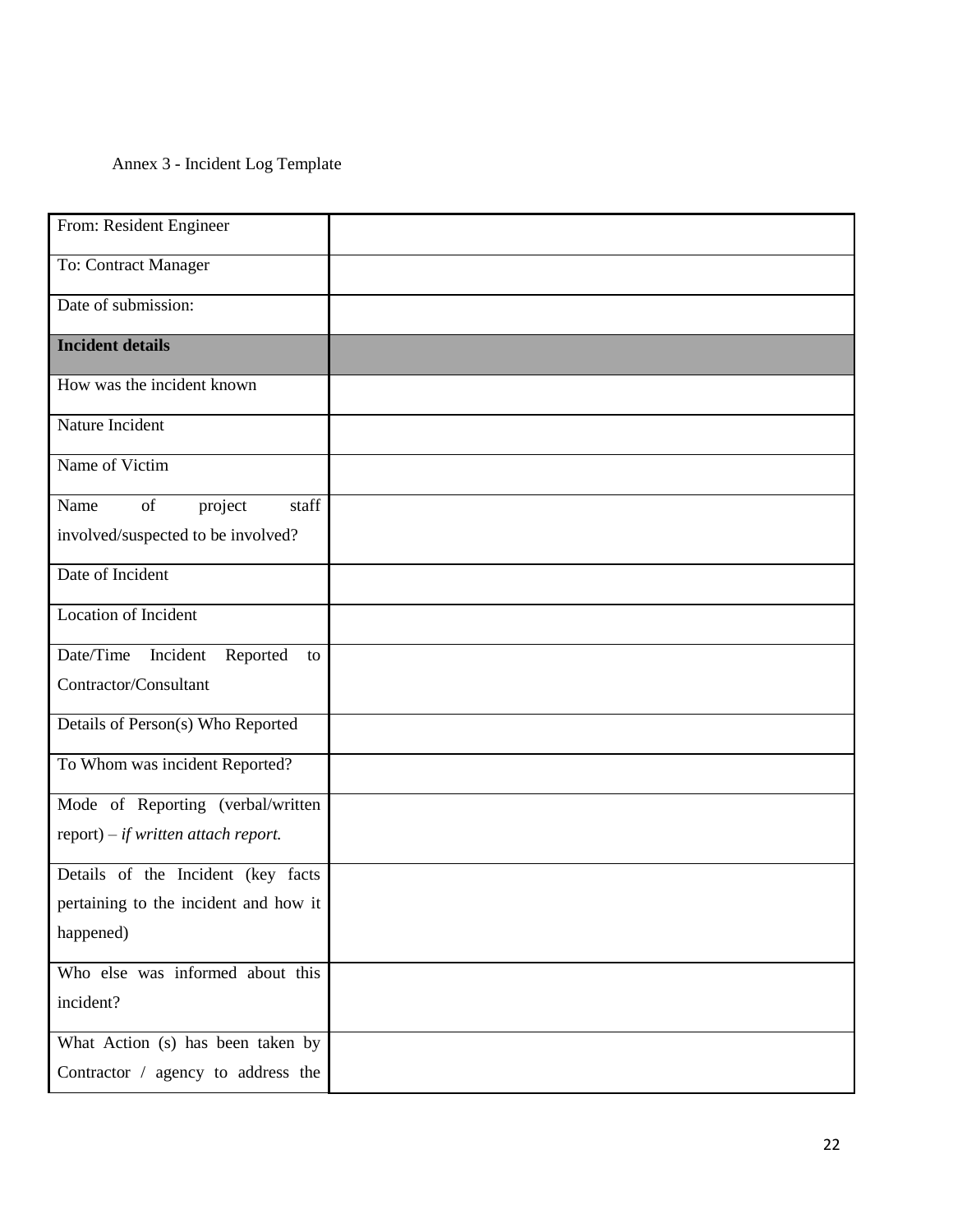| problem? And When?                      |  |
|-----------------------------------------|--|
| <b>Actions By UWA/NFA</b>               |  |
| Name/position of <b>UWA/NFA</b> staff   |  |
| incident was reported to                |  |
| Comments/Recommendations<br>for         |  |
| <b>UWA/NFA</b> staff for which Incident |  |
| was first reported                      |  |
| Comments/Follow<br>Action<br>up         |  |
| Recommended.                            |  |
|                                         |  |
|                                         |  |

**Annex 4: Worker's grievance handling procedure**